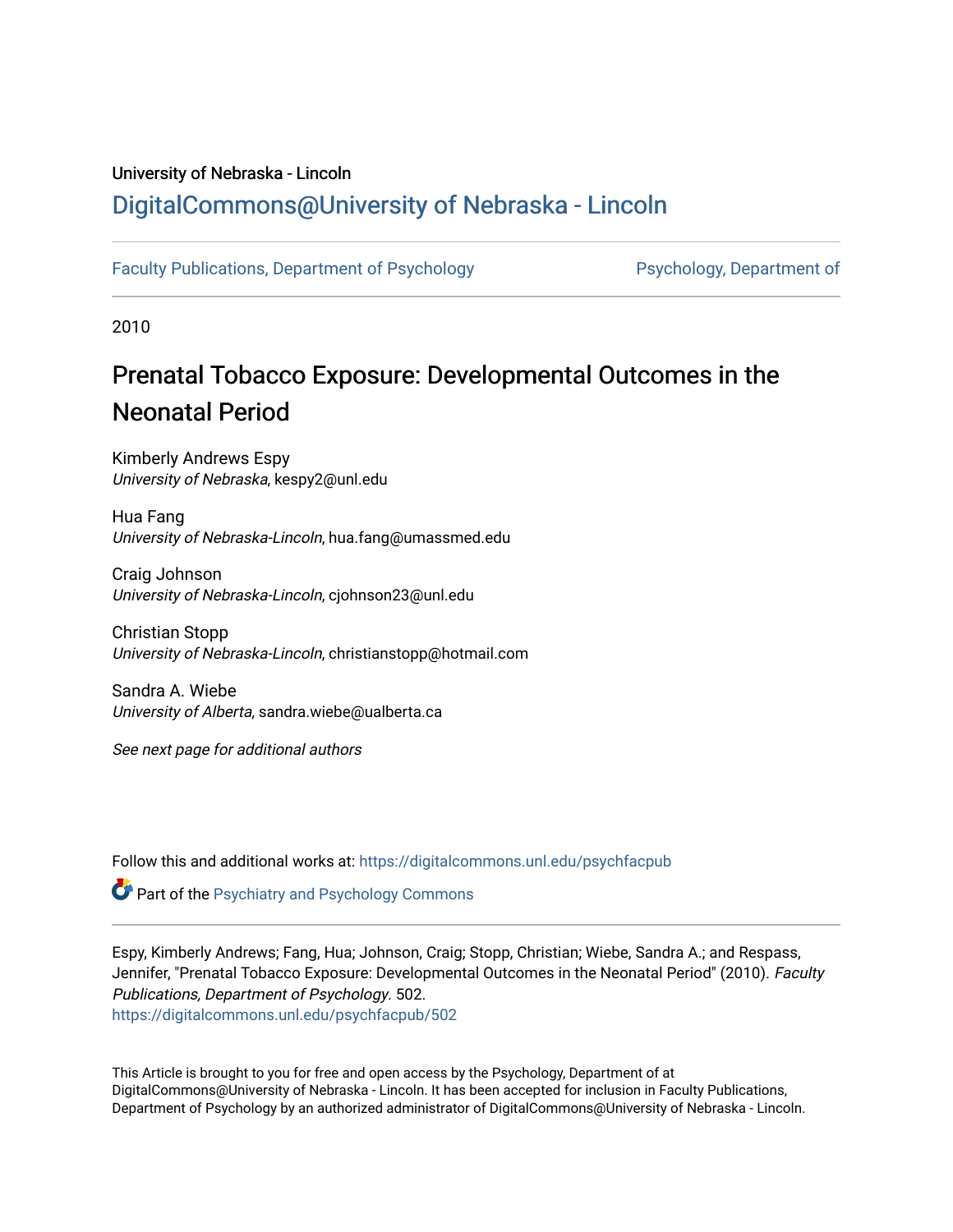### Authors

Kimberly Andrews Espy, Hua Fang, Craig Johnson, Christian Stopp, Sandra A. Wiebe, and Jennifer Respass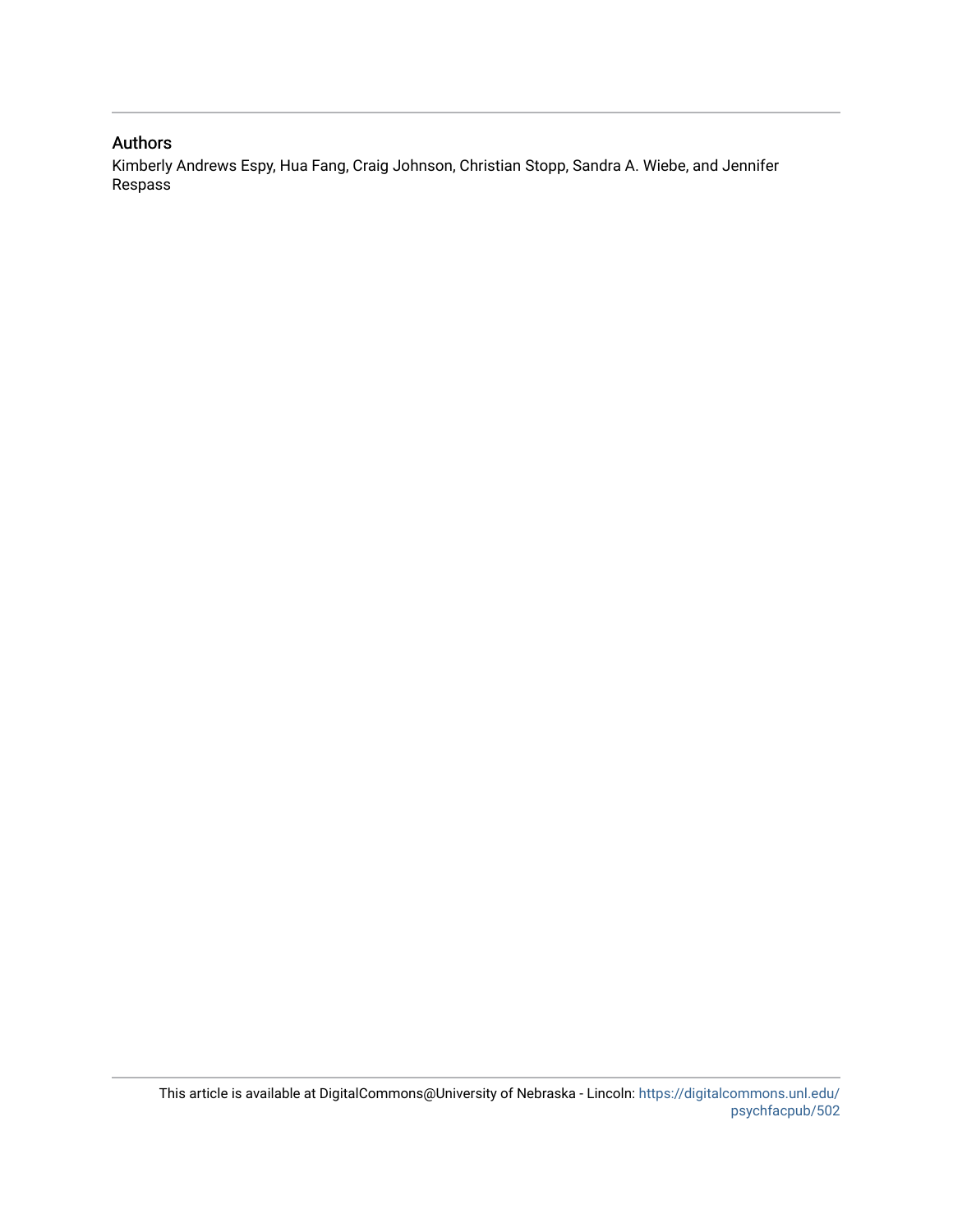Published in *Developmental Psychology* doi: 10.1037/a0020724 Copyright © 2010 American Psychological Association. Used by permission. "This article may not exactly replicate the final version published in the APA journal. It is not the copy of record." http://www.apa.org/journals/dp/

This research was supported in part by National Institutes of Health Grants R01 DA014661, DA023653, DA015223, MH065668, and HD050309. We gratefully acknowledge the participating families, hospital staff, and project personnel who made this work possible.

Submitted May 26, 2008; revised June 3, 2010; accepted June 11, 2010; published online November 1, 2010.

# Prenatal Tobacco Exposure: Developmental Outcomes in the Neonatal Period

### Kimberly Andrews Espy,<sup>1</sup> Hua Fang,<sup>1</sup> Craig Johnson,<sup>1</sup> Christian Stopp,<sup>1</sup> Sandra A. Wiebe,<sup>2</sup> and Jennifer Respass<sup>1</sup>

1. Department of Psychology and Office of Research, University of Nebraska–Lincoln 2. Department of Psychology, University of Alberta, Edmonton, Alberta, Canada.

*Corresponding author* — Kimberly Andrews Espy, Office of Research, University of Nebraska–Lincoln, 303 Canfield Administration Building, Lincoln, NE 68588-0443; email kespy2@unl.edu

#### **Abstract**

Smoking during pregnancy is a persistent public health problem that has been linked to later adverse outcomes. The neonatal period—the first month of life—carries substantial developmental change in regulatory skills and is the period when tobacco metabolites are cleared physiologically. Studies to date mostly have used cross-sectional designs that limit characterizing potential impacts of prenatal tobacco exposure on the development of key self-regulatory processes and cannot disentangle short-term withdrawal effects from residual exposure-related impacts. In this study, pregnant participants (*N =* 304) were recruited prospectively during pregnancy, and smoking was measured at multiple time points, with both self-report and biochemical measures. Neonatal attention, irritable reactivity, and stress dysregulation were examined longitudinally at three time points during the first month of life, and physical growth indices were measured at birth. Tobacco-exposed infants showed significantly poorer attention skills after birth, and the magnitude of the difference between exposed and nonexposed groups attenuated across the neonatal period. In contrast, exposure-related differences in irritable reactivity largely were not evident across the 1st month of life, differing marginally at 4 weeks of age only. Third-trimester smoking was associated with pervasive, deleterious, dose–response impacts on physical growth measured at birth, whereas nearly all smoking indicators throughout pregnancy predicted level and growth rates of early attention. The observed neonatal pattern is consistent with the neurobiology of tobacco on the developing nervous system and fits with developmental vulnerabilities observed later in life.

**Keywords:** prenatal tobacco exposure, self-regulation, longitudinal modeling

Approximately 20% of women acknowledge smoking during pregnancy in the United States (*National Survey on Drug Use and Health*; Office of Applied Studies, 2005), which results in at least 500,000 prenatally tobacco-exposed infants annually. Smoking during pregnancy is substantially more prevalent than prenatal use of alcohol or illicit drugs. For most women, smoking is a daily habit that, when pregnant, results in a regular dosing pattern to the fetus. As such, prenatal tobacco exposure carries broad risk for harm and potential morbidity (Koren, 1993; Slotkin, 1998b).

Tobacco contains a number of chemically active compounds. Nicotine appears to be the predominant contributor to the impact on growth and behavior of children exposed during pregnancy. Nicotine is a powerful vasoconstrictor that reduces the flow of available nutrients and oxygen to the developing fetus. Indeed, exposure-related reductions in birth weight have been reported in the literature for several decades. Besides birth weight, prenatal tobacco exposure is also associated with dose-dependent reductions in body length and head size (e.g., Hardy & Mellits, 1972; Rantakallio, 1983;

Roza et al., 2007; Vik, Jacobsen, Vatten, & Bakketeig, 1996). These exposure-related physical growth differences at birth usually resolve by the infant's first birthday (Conter, Cortinovis, Rogari, & Riva, 1995; Day et al., 1992; Hardy & Mellits, 1972). The physical growth deficits and the associated tobaccoexposure–related increase in perinatal complications both contribute to, but do not completely account for, a greater risk for attention-deficit/hyperactivity disorder (Nigg & Breslau, 2007; Szatmari, Saigal, Rosenbaum, Campbell, & King, 1990; Willoughby, Greenberg, Blair, Stifter, & Family Life Investigative Group, 2007).

Although largely ignored for decades, nicotine is also a psychoactive compound that acts directly on the brain. Nicotine activates nicotinic acetylcholine receptors that are situated on dopamine neurons in the striatum and noradrenergic neurons in the locus coeruleus (Lichtensteiger et al., 1982) and are present as early as eight weeks gestation (Hagino & Lee, 1985). In elegant preclinical work in nonhuman animals, prenatal tobacco exposure has been found to disrupt the timing of cholinergic synaptic activity during key developmen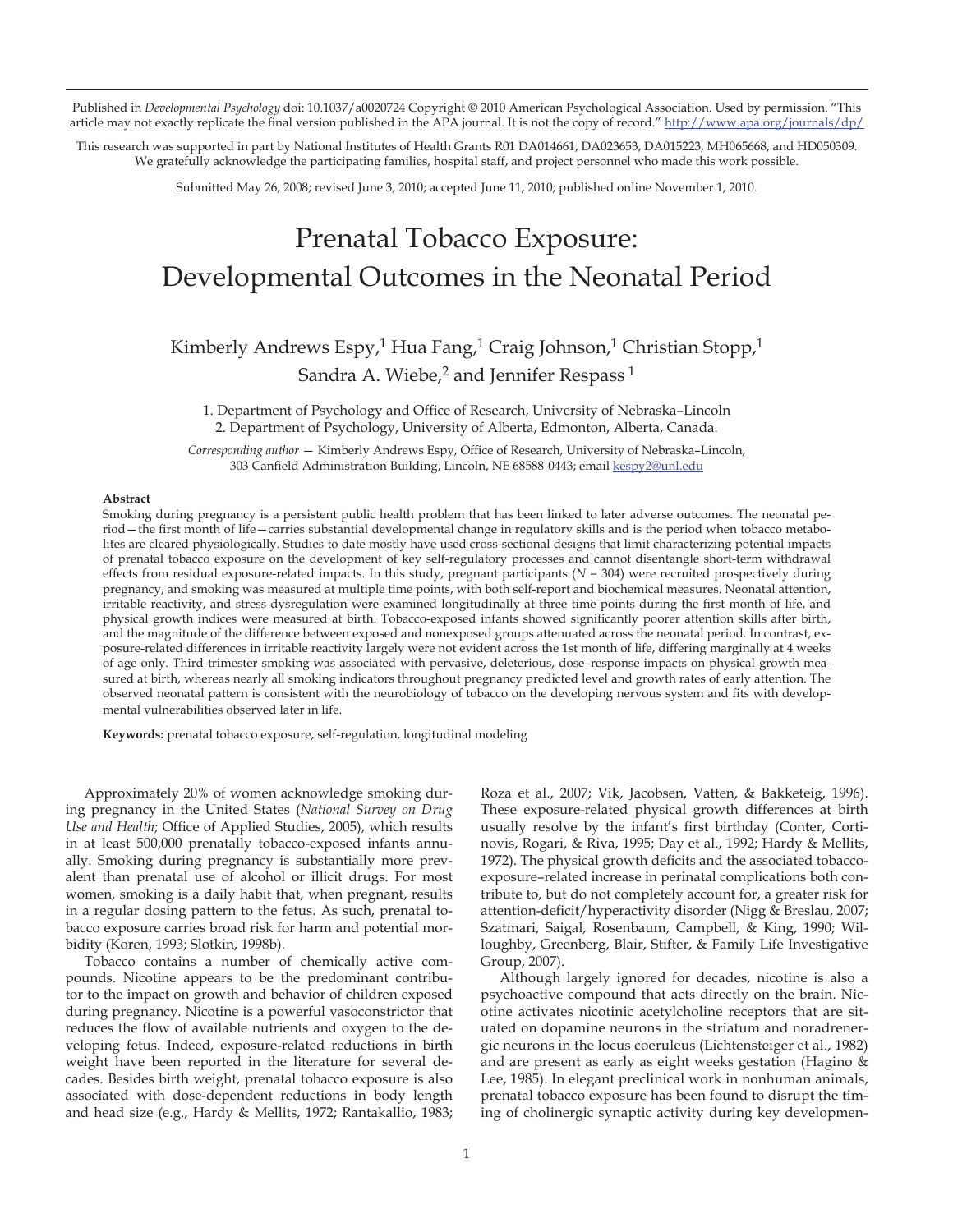tal periods, to alter receptor-mediated processes controlling cell replication and differentiation (Slotkin, 1998a), and to result in abnormal neuronal reactivity (Landmesser, 1994; Navarro, Seidler, Whitmore, & Slotkin, 1988; Seidler, Levin, Lappi, & Slotkin, 1992; Slotkin, Lappi, & Seidler, 1995), including the disruption of developing dopaminergic circuits (Azam, Chen, & Leslie, 2007). When administered prenatally, nicotine reduces postnatal dopaminergic activity in the ventral tegmental area, nucleus accumbens, and striatum (Chen, Parker, Matta, & Sharp, 2005; Muneoka et al., 1997; Slotkin, 1998b), with a corresponding reduction in D2 dopamine receptors (S. A. Richardson & Tizabi, 1994). Serotonergic systems are affected similarly, as prenatal tobacco exposure disrupts paroxetine binding to the 5-HT transporter (Levin & Slotkin, 1998). These disruptions persist well after nicotine exposure has ceased (McFarland, Seidler, & Slotkin, 1991), suggesting that prenatal nicotine exposure alters cell development programs in an irreversible manner (Slotkin, 1998b) that is not attributable solely to the hypoxic effects of nicotine on the central nervous system (Slotkin, Greer, Faust, Cho, & Seidler, 1986).

Given the strong link between alterations of the dopaminergic and serotonergic brain systems and developmental psychopathology, it may not be surprising that many studies have linked prenatal tobacco exposure to externalizing behaviors in childhood (e.g., Day, Richardson, Goldschmidt, & Cornelius, 2000; Wakschlag, Leventhal, Pine, Pickett, & Carter, 2006) and to the clinical diagnoses of attention-deficit/hyperactivity disorder and oppositional defiant disorder (Huizink & Mulder, 2006; Kotimaa et al., 2003; Orlebeke, Knol, & Verhulst, 1999; Wakschlag, Pickett, Cook, Benowitz, & Leventhal, 2002). Furthermore, self-reported prenatal smoking also has been associated with inattention, overactivity, and an impulsive response style at preschool and early school age (Day et al. 2000; Fried, Watkinson, & Gray, 1992; Johnson, Vicary, Heist, & Corneal, 2001; Leech, Richardson, Goldschmidt, & Day, 1999), working memory and inhibition deficits in adolescents (Bennett et al., 2009; Fried & Watkinson, 2001; Jacobsen, Slotkin, Westerveld, Mencl, & Pugh, 2006), and negative emotionality in infants and young children (Brook, Brook, & Whiteman, 2000; Fried & Makin, 1987; Kelmanson, Erman, & Litvina, 2002; Schuetze & Eiden, 2007; Wakschlag & Hans, 2002; Willoughby, Greenberg, Blair, Stifter, & Family Life Investigative Group, 2007). Dose–response relations between prenatal tobacco exposure and such externalizing behaviors have been reported (e.g., Day et al., 2000; Linnet et al., 2003; Williams et al., 1998). Generally, the effect of exposure on these outcomes is robust but may be reduced in magnitude when adjusted for confounding environmental and genetic covariates (Linnet et al., 2003; Maughan, Taylor, Caspi, & Moffitt, 2004; Rodriguez & Bohlin, 2005; Thapar et al., 2003) or is eliminated in epidemiological within-family, sibling designs (e.g., D'Onofrio et al., 2007).

Results of studies conducted on newborns in the 1970s and 1980s with self-reported measures of smoking suggest exposure-related vulnerabilities in self-regulation. Saxton (1978) examined infant behavior shortly after birth in a small sample of infants born to women who smoked 15 or more cigarettes per day. Tobacco-exposed neonates showed reduced sensitivity to auditory stimuli, evidenced by greater auditory habituation and poorer orientation to auditory inanimate and animate stimuli. Other researchers (Fried, Watkinson, Dillon, &

Dulberg, 1987; Picone, Allen, Olsen, & Ferris, 1982) confirmed these findings and noted reductions in visual attention skills (S. W. Jacobson, 1984; G. A. Richardson, Day, & Taylor, 1989; Streissguth, Sampson, Barr, Bookstein, & Carmichael, 1994). Alterations in state behavior (i.e., increased irritability; Fried & Makin, 1987; S. W. Jacobson, 1984; Stroud, Paster, Goodwin, et al., 2009), disrupted cry (Nugent, Lester, Greene, & Wieczorek-Deering, 1996), and autonomic regulation (Picone et al., 1982) also have been associated with prenatal tobacco exposure, although not in all studies (G. A. Richardson et al., 1989). More recently, a handful of studies that included bioassay validation of exposure confirmed differences in withdrawal behaviors (heightened irritability, physiologic signs of stress) in the first few days of life (Godding et al., 2004; Law et al., 2003; Mansi et al., 2007) and hint at persistent differences later in the neonatal period in reactivity to handling (Stroud, Paster, Papandonatos, et al., 2009).

Despite its relative temporal brevity, there is substantial skill development in the neonatal period. Shortly after birth, the newborn works to independently achieve physiological stability and homeostasis, including regulation of arousal (Kopp, 1982; Riese, 1987). After homeostasis is achieved, the neonate regulates responsiveness to external stimuli through state modulation and directed orientation of attention (Bard, Coles, Platzman, & Lynch, 2000; Emde & Buchsbaum, 1989). Investigations that have focused on behavior shortly after birth likely do not fully capture the impacts of prenatal exposure on skill development across the period. From the perspective of exposure, the neonatal period begins with physiological clearing of nicotine and other tobacco compounds from maternal smoking late in pregnancy, where both exposure and withdrawal effects are evident shortly after birth. Later in the neonatal period, the persistent, residual impacts of exposure on neurobehavior can be observed without the confounding of short-term withdrawal behaviors. Furthermore, because behavioral manifestations of brain alterations may not be evident until the age at which the compromised area is called into action for skill execution (Goldman, 1974), in some cases long after the damage occurred, new insights can be gained by examining exposure-related outcome with repeated measurements. For the neonatal period, longitudinal designs permit characterization of how prenatal tobacco alters the developmental trajectory of regulatory skills and can help to disentangle short-term withdrawal from the more persistent, residual effects of exposure.

Indeed, results from a handful of studies hint at persistent differences later in the neonatal period. Fried and Makin (1987), for example, found greater impairment in tobaccoexposed infants in motor response at 30 days of age than at 9 days of age. More recently, Stroud, Paster, Papandonatos, et al. (2009) examined the impact of prenatal tobacco exposure on the regulatory behavior of 56 neonates at 10 to 27 days. Exposed neonates did not differ from their socioeconomic status (SES)- and alcohol exposure–matched peers in stress responses or muscle tone, but exposed infants exhibited a greater need for handling and scored lower on self-regulation items. In a large sample of White and Black infants, the amount of exposure indexed by maternal serum cotinine was related to differences in arousal and regulation at 5 weeks of age (Yolton et al., 2009). To date, no studies have leveraged longitudinal data to examine exposure-related differences across early development.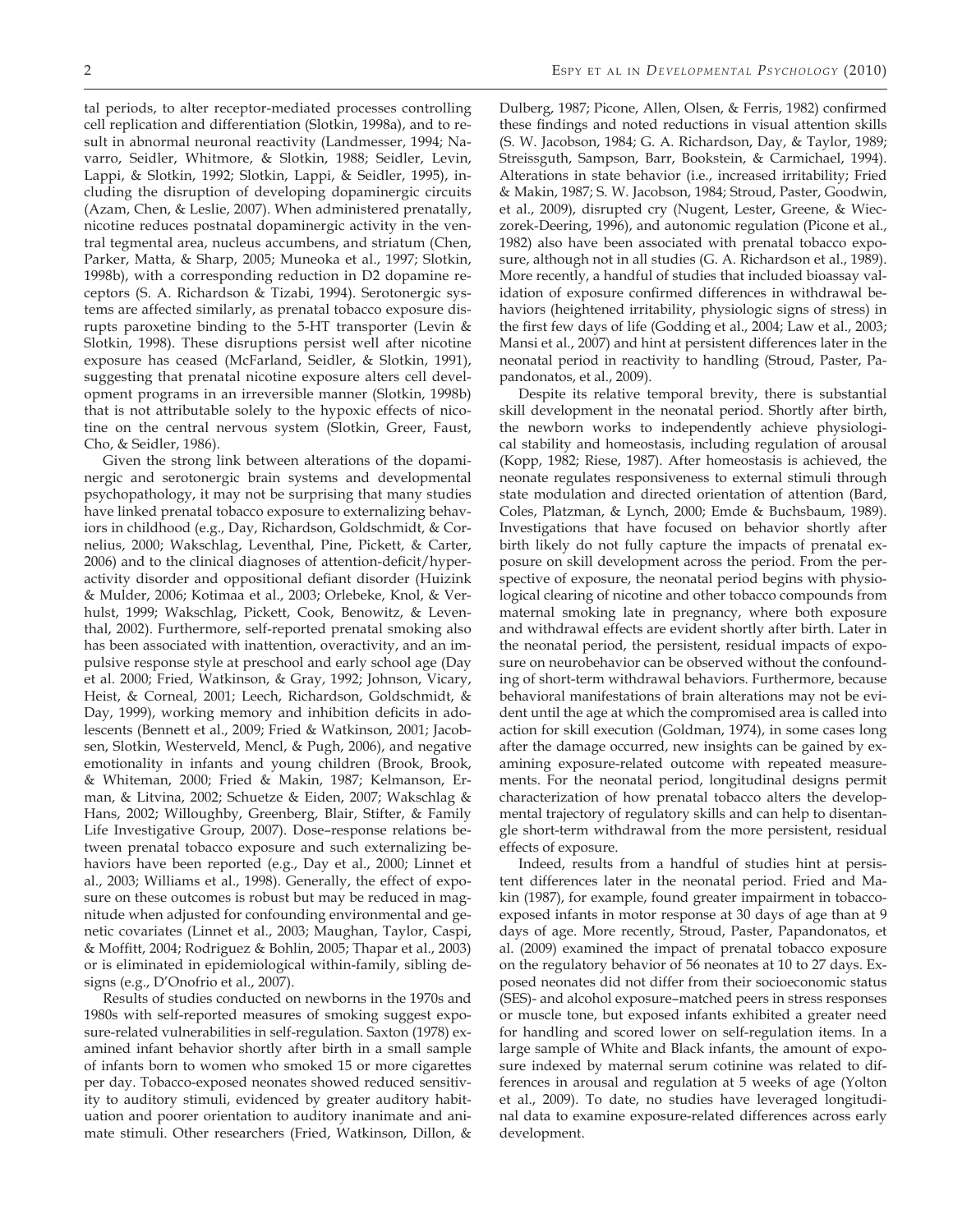The purpose of the present study, then, was to delineate the impact of prenatal tobacco exposure on the early development of emergent regulatory processes across the first month of life—the neonatal period—using a prospective, cohort design with self-reported and bioassay indices of exposure collected repeatedly during pregnancy. Using hierarchical growth modeling, we could then parse the effect of prenatal tobacco exposure into effects that influence the level of self-regulatory behavior at any given age and those that influence the rate of behavior change or development to better characterize the impact of exposure on the underlying developmental process. This modeling approach previously has been demonstrated to be useful. For example, Espy, Riese, and Francis (1997) observed that prenatal cocaine exposure differentially affected the developmental level and rate parameters. Building on extant findings, we hypothesized that tobacco-exposed neonates would show reduced self-regulatory skills after birth, manifested by poorer attention and orientation, increased irritability and greater stress dysregulation, as well as persistent exposure-related differences at 4 weeks of age. Because our study was motivated by a neural systems perspective to better characterize specific tobacco exposure effects, we were particularly interested in isolating the impact of tobacco exposure as much as possible and thus used strict participant selection procedures to minimize other exposures and influences. With these selection methods, we postulated that differences in self-regulatory behaviors would be related in a dose–response manner to the number of cigarettes smoked by the mother during pregnancy, indexed by self-report and bioassays at each trimester. We also examined exposure-related differences in physical growth at birth, as these indices have been shown to be important mediators in other behavioral teratologic studies (e.g., head circumference and prenatal cocaine exposure; Eyler, Behnke, Conlon, Woods, & Wobie, 1998). Finally, exposure-related differences in the development of rudimentary self-regulatory processes were explored by evaluating differences in the rate of skill growth across the entire neonatal period.

#### **Method**

#### *Participants*

The sampling strategy was designed to compare two neonatal groups—tobacco exposed and nonexposed groups—and to minimize the influences of other exposures and sociodemographic differences. Consistent with this objective, study flyers were distributed over a 4.5-year period to all obstetric clinics in two sites in the Midwest: rural multicounty area in southern Illinois (surrounding the town of Carbondale) and a smallsized city (Lincoln, Nebraska). Interested pregnant women (*N =* 915) called the laboratory and were screened for study eligibility with questions regarding due date, educational attainment, maternal race, smoking history and status, alcohol and illegal drug use, and (as a less intrusive proxy for income) Medicaid status. Women who reported at screening (a) illegal drug use or (b) alcohol use of four or more drinks on a single occasion (criterion for binge drinking; Centers for Disease Control, 2008) were eliminated as ineligible at screening and were not considered further for potential recruitment. Among screened women who reported no binge drinking and no illegal drug use, all women who reported smoking in the month around their last menstrual period or current active smoking on the screening

were then recruited, enrolled, and preliminarily classified as tobacco exposed. Smoking at last menstrual period was chosen as the criterion to capture women who underdisclose smoking during very early pregnancy, when in fact, they quit smoking upon learning they were pregnant (which is well into the pregnancy period) and would therefore have been classified erroneously as nonexposed (England et al., 2007). Among screened women who reported no binge drinking, no illegal drug use, and no smoking at screening, those with lower educational attainment (<14 years), majority race/ethnicity, and Medicaid status were overselected for subsequent recruitment to render the groups more comparable demographically given the known higher frequency of smoking in these groups (*N* = 387 before data exclusions described below). Most participants (65%) were enrolled prior to the 16th prenatal week, and all women were enrolled prior to the 28th prenatal week. Women's self-reported prenatal smoking behavior then was obtained prospectively at 16 weeks, 28 weeks, and delivery (hereinafter referred to as 40 weeks), with a modified timeline follow-back method (Sobell & Sobell, 1992), where dates were used to cue recall and smoking was queried month by month.

Next, self-reported smoking behavior was examined for consistency with the initial group assignment. Where smoking status was consistent across the interviews and agreed with the last smoking date (if applicable), the exposure group assignment remained. For those who did not meet either of these criteria, the reported last smoking dates across the interviews were examined with regard to proximity of last menstrual period. If a participant was classified initially as nonexposed but reported last smoking dates falling within the window of pregnancy, then that participant was reclassified as tobacco exposed. Ten smokers reported no cigarette use during pregnancy that was inconsistent with their last menstrual period and reported last smoking dates. For these women, the missing average smoking amounts for the applicable trimesters were imputed with regression modeling (Little & Rubin, 2002). The results of the biospecimen sampling were then examined to confirm smoking group assignment. We created plots of the cotinine levels, the nicotine by-product that was assayed by U.S. Drug Laboratories from samples collected from maternal urine at 16, 28, and 40 weeks of the pregnancy and from infant meconium shortly after birth (see Procedures for further details). Any nonsmoking woman with at least one urine cotinine value of 30 ng/ml or greater or whose infant had a meconium cotinine level of at least 30 ng/g was scrutinized further. Two mothers were reclassified as tobacco exposed who had at least one urine or infant meconium cotinine level greater than 100, the cutoff value recommended by U.S. Drug Laboratories.

Because the purpose of this article was to examine the impact of prenatal tobacco exposure while minimizing confounding influences and other exposures, data from women/ neonates who met one of the four following criteria were excluded from analysis. First, although women who reported illegal drug use during screening were not recruited or enrolled, 53 women denied use at screening and then subsequently reported use of marijuana at a prenatal interview (*n =* 38) or their infant's meconium tested positive for marijuana at birth (*n =* 19). Second, one woman reported prescription antipsychotic medication use during pregnancy, which has known negative impacts on neonatal behavior. Because women who smoke are also more likely to drink, and to drink more in one sitting, than nonsmokers, we carefully measured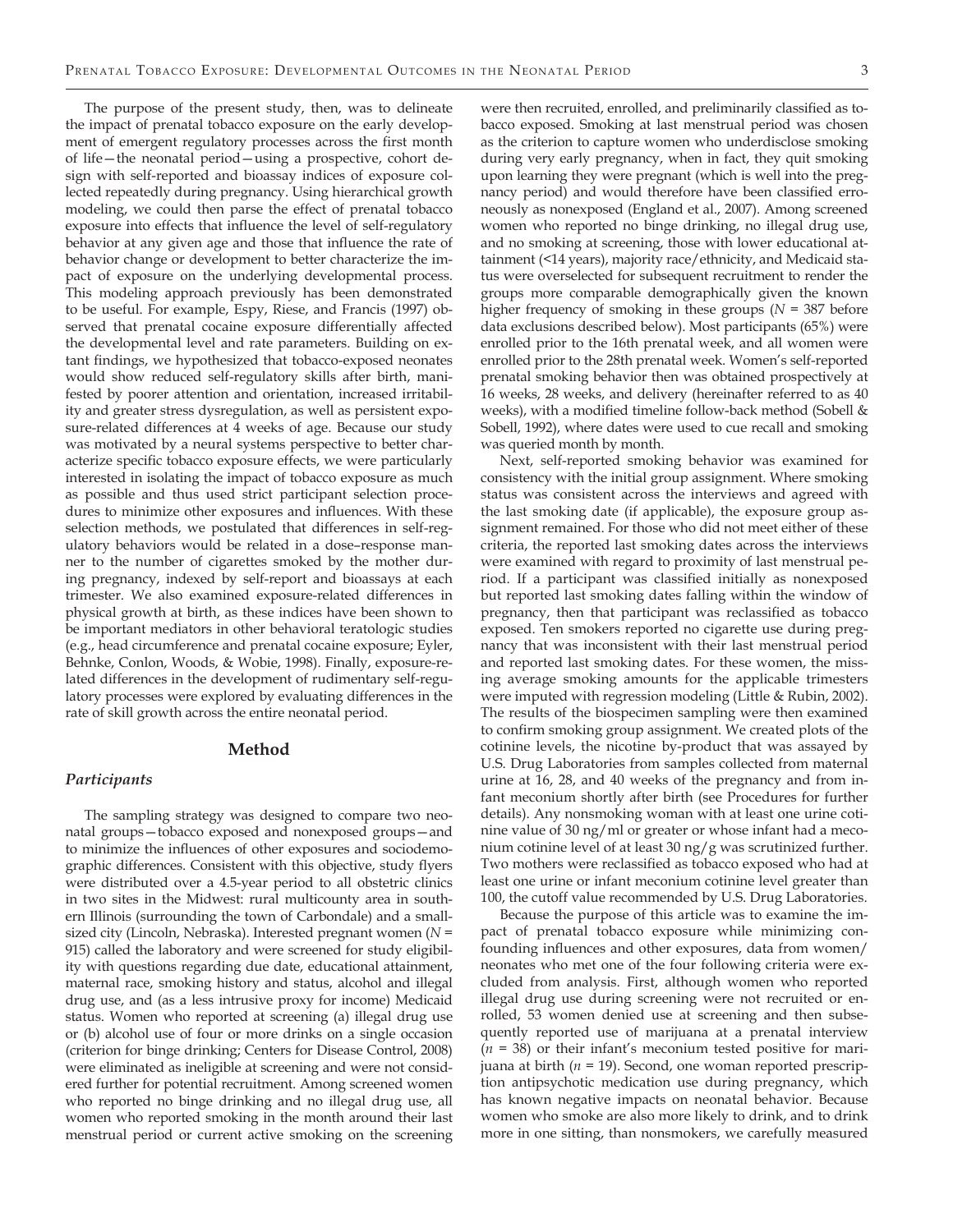alcohol use around the last menstrual period and during each month of pregnancy with the same structured, timeline follow-back methods as for smoking, querying about quantity, frequency, and variability. In the present sample, 83% of the women in the tobacco-exposed group reported drinking before pregnancy and prior to their last menstrual period compared with 61% percent of women in the nonexposed group,  $\chi^2(1, N = 304)$ <sup>18.51</sup>,  $p < .0001$ . Furthermore, the average number of alcoholic drinks consumed per day during the first trimester of pregnancy differed between tobacco-exposed and nonexposed groups (shown in Table 1), as well as comparison of groups among drinkers only: for tobacco-exposed drinkers only, *M =* 0.18; *SD =* 0.23; for nonexposed drinkers only, *M =* 0.04, *SD =* 0.06; *t*(150) = –4.80, *p* < .0001. The data also were excluded for eight women who reported at the first interview drinking one or more drinks per day on average (criteria for heavy drinking; Centers for Disease Control, 2008) for the first trimester. Only those with heavy drinking in the first trimester were excluded because, after removing the data from these eight women, we found that 85% of participants reported no alcohol use after the end of the first trimester. Furthermore, the amount and frequency of alcohol use in those who reported use after the first trimester was no more than one drink on one specifically identified occasion (e.g., a holiday or birthday) for all but six women (Trimester 2, *M =* 0.028, *SD =* 0.028;

Trimester 3, *M =* 0.076, *SD =* 0.082). Mean number of alcoholic drinks consumed per day reported for both the second and third trimesters for each exposure group (in Table 1) was very low, as well as when comparing groups among drinkers only (tobacco-exposed drinkers only: Trimester 2, *M =* 0.004, *SD =* 0.009; Trimester 3, *M =* 0.002, *SD =* 0.009; nonexposed drinkers only: Trimester 2, *M =* 0.007, *SD =* 0.026; Trimester 3, *M =* 0.002, *SD =* 0.010). Although our focus was on prenatal tobacco exposure while minimizing other exposures, we elected not to exclude the data from women who consumed any alcohol (even though in relatively low amounts in this sample) to conserve sample size and preserve generalizability because of the common comorbidity of smoking and alcohol use, particularly prior to pregnancy detection. Therefore, we included prenatal alcohol use during the first trimester as a potential covariate (see Procedures section below for further details). Finally, to minimize the well-known influence of gestational age on self-regulatory behavior (Korner, Brown, Dimiceli, & Forrest, 1989; Riese, Wilson, & Matheny, 1985), data from 10 infants born preterm (before 36 weeks) also were removed. Of the 10 removed, eight were tobacco exposed.

A total of 304 women and their infants met the criteria for inclusion, with 143 infants classified as tobacco exposed and 161 as nonexposed (138 women/infants from the rural Illinois site and 166 women/infants from the urban Nebraska site,

**Table 1.** Maternal Variables by Tobacco Exposure Group

|                                                              | $t$ test   |       |                | Tobacco exposed |                |                  | Nonexposed |                |
|--------------------------------------------------------------|------------|-------|----------------|-----------------|----------------|------------------|------------|----------------|
| Maternal demographic, health, and perinatal variables        | t          | (df)  | $\overline{M}$ | SD              | $\%$           | $\boldsymbol{M}$ | <b>SD</b>  | $\%$           |
| Maternal age at delivery (years)                             | $2.08*$    | (302) | 25.3           | 5.0             |                | 26.5             | 5.0        |                |
| Maternal education (years)                                   | $4.51***$  | (302) | 13.01          | 1.61            |                | 13.89            | 1.75       |                |
| Median monthly family income (\$)                            |            |       | 1,742          |                 |                | 1,820            |            |                |
| Gravida                                                      | $-1.29$    | (302) | 1.77           | 2.21            |                | 1.50             | 1.41       |                |
| Parity                                                       | 0.33       | (302) | 1.04           | 1.33            |                | 1.09             | 1.05       |                |
| Weight gain (first prenatal visit to delivery)               | $-1.74$    | (301) | 27.7           | 15.5            |                | 24.7             | 14.5       |                |
| Anemia                                                       |            |       |                |                 | 14             |                  |            | 16             |
| Medicaid                                                     |            |       |                |                 | 84             |                  |            | 83             |
| Married **                                                   |            |       |                |                 | 36             |                  |            | 54             |
| Placental abruption                                          |            |       |                |                 | 0.3            |                  |            | 0.0            |
| Delivery                                                     |            |       |                |                 |                |                  |            |                |
| Spontaneous vaginal                                          |            |       |                |                 | 41             |                  |            | 54             |
| Induced vaginal                                              |            |       |                |                 | 27             |                  |            | 28             |
| Caesarean and other extraction                               |            |       |                |                 | 32             |                  |            | 18             |
| Asthma medication                                            |            |       |                |                 | $\overline{4}$ |                  |            | 6              |
| Pain medication                                              |            |       |                |                 | 22             |                  |            | 17             |
| Antidepressant medication                                    |            |       |                |                 | 12             |                  |            | 9              |
| <b>Diabetes</b>                                              |            |       |                |                 | 6              |                  |            | 7              |
| Hypertension/pre-eclampsia                                   |            |       |                |                 | 11             |                  |            | 14             |
| Infection                                                    |            |       |                |                 | 11             |                  |            | 11             |
| Heart disease                                                |            |       |                |                 | $\overline{4}$ |                  |            | 3              |
| Thyroid disease                                              |            |       |                |                 | $\mathbf{1}$   |                  |            | $\overline{4}$ |
| WJ-III BIA overall IQ estimate                               | $2.88**$   | (297) | 95.52          | 10.77           |                | 99.23            | 12.29      |                |
| <b>BSI General Severity Index T score</b>                    | $-1.77$    | (300) | 57.04          | 8.39            |                | 55.34            | 8.39       |                |
| CAARS Attention Deficit/Hyperactivity Disorder T score -0.87 |            | (300) | 46.74          | 8.26            |                | 45.96            | 7.87       |                |
| Maternal prenatal drinking (drinks/day)                      |            |       |                |                 |                |                  |            |                |
| Trimester 1 average                                          | $-6.77***$ | (300) | 0.127          | 0.206           |                | 0.015            | 0.038      |                |
| Trimester 2 average                                          | $-2.15*$   | (301) | 0.003          | 0.008           |                | 0.001            | 0.006      |                |
| Trimester 3 average                                          | $-2.30*$   | (302) | 0.004          | 0.022           |                | 0.001            | 0.006      |                |

WJ-III BIA = Woodcock–Johnson III Brief Intellectual Ability Assessment (Woodcock, Johnson, & Mathers, 2001); BSI = Brief Symptom Inventory (Derogatis, 1975); CAARS = Conners Adult ADHD Rating Scale, Short (Conners, Erhardt, & Sparrow, 1998).

\*  $p < .05$ ; \*\*  $p < .01$ ; \*\*\*  $p < .001$ .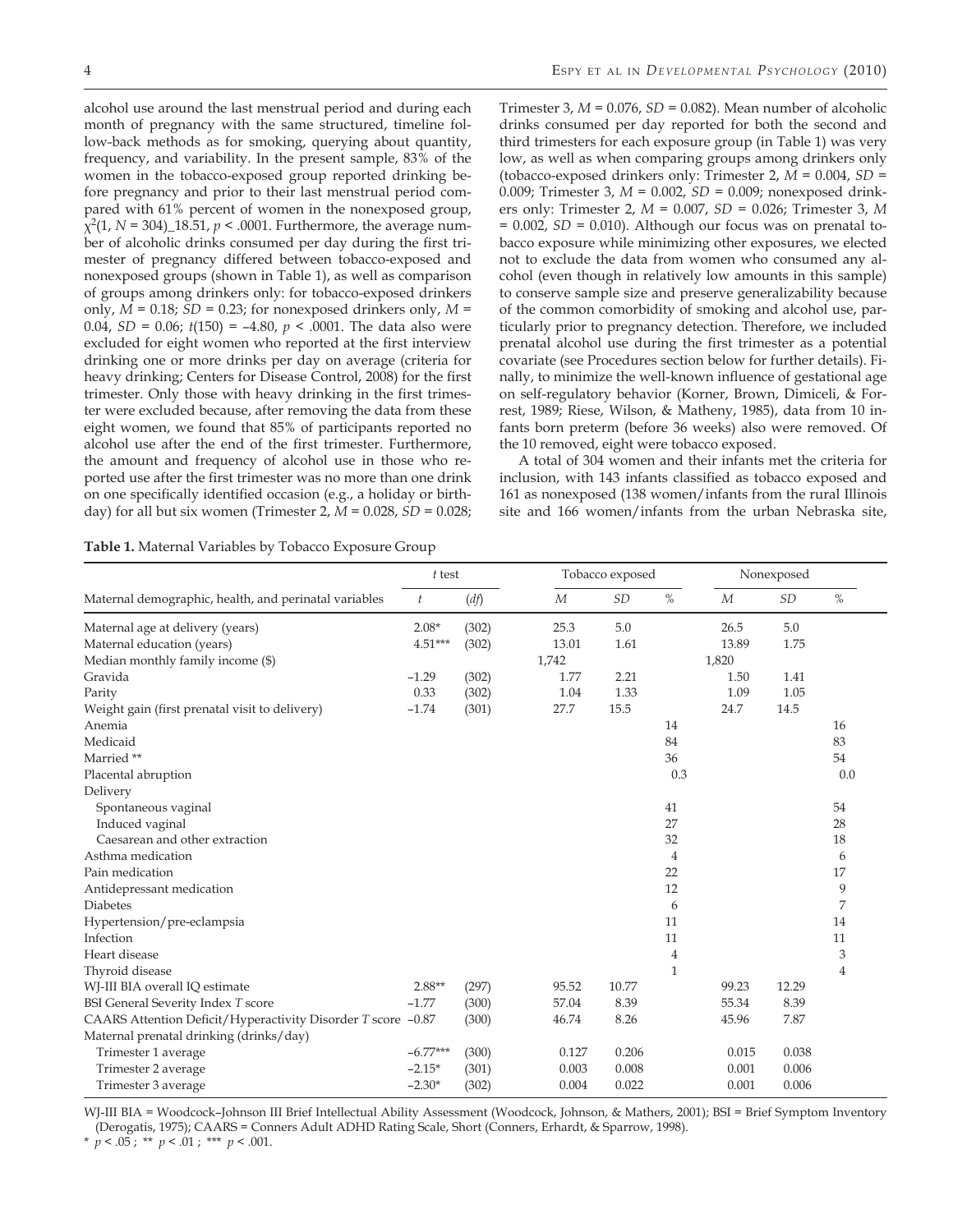where exposure groups by site were comparable). $1$  The sample included 235 White, non-Hispanic women (77.3%); 15 White, Hispanic women (4.9%); 40 African American women (13.2%); and 9 Native American women (3.0%). On average, mothers completed 13.5 years of education (*SD =* 1.7). Although language spoken in the home was not collected, all women were proficient English speakers. Women in the tobacco-exposed and nonexposed groups were comparable in the percentage receiving Medicaid assistance but differed in the proportion married at enrollment, age at delivery, and educational attainment. There were no differences between exposure groups in the proportion of female infants, infant gestational age at birth, or infants who were of White, non-Hispanic race/ethnicity. Tables 1 and 3 depict the respective descriptive statistics for women and neonate participants by exposure group.

#### *Procedures*

**Tobacco exposure.** Women were interviewed with the structured, timeline follow-back method in a private room by trained researchers (the research technicians who conducted interviews were not the same as those who conducted neonatal evaluations to ensure blind assessment) at 16, 28, and 40 weeks (just after delivery) to gain information on prenatal tobacco and alcohol use. The comprehensive interview included background and other health-related questions, as well as queries about quantity, frequency, and variability information regarding tobacco and alcohol use by month. These month-bymonth values were averaged into trimester indices. At each session, women provided a urine sample in a sterile cup, where 100% of women provided samples at the 16-week interview, 99% at 28 weeks, and 96% at delivery, as occasionally women had difficulty providing a sufficiently clean sample for cotinine assay after delivery. After the neonate was born, nurses collected meconium samples until a total weight of 25 g was obtained. However, some neonates voided meconium *in utero* or during delivery, preventing collection of an adequate volume of meconium for later assay. A total of 255 neonate meconium cotinine results were available for analysis.

Once nicotine is absorbed by the mother during smoking, it is metabolized into cotinine and is detectable in the urine up to several days after the termination of smoking. To measure cotinine level in participants' urine samples, we used the DRI Cotinine Assay from U.S. Drug Laboratories. The DRI cotinine assay is a liquid, ready-to-use homogeneous enzyme immunoassay based on competition between cotinine labeled with glucose-6-phosphate dehydrogenase enzyme and free cotinine in the sample for a fixed amount of cotinine-specific antibody binding sites. The glucose- 6-phosphate dehydrogenase enzyme activity is determined spectrophotometrically at 340 nm by measuring its ability to convert nicotinamide adenine dinucleotide (NAD) to NAD-hydrogenase. This assay utilizes DRI cotinine calibrators and controls, which are prepared by spiking negative human urine with a known quantity of cotinine. The cotinine concentration is obtained by running a standard curve with the appropriate calibrators and by quantitating samples off the standard curve.

The tobacco exposure information is provided in Table 2. A total of 43% of the tobacco-exposed group reported smoking 10 or more cigarettes per day on average before pregnancy and prior to the last menstrual period. The average number of cigarettes smoked during each trimester and at the 16-, 28-, and 40-week interviews was substantially less, between three and six cigarettes per day. Although 39% of the women reported that they no longer smoked by the end of the first trimester and 50% reported no longer smoking by the end of the second trimester, the average maternal urinary cotinine values for the tobacco-exposed group at 28 weeks did not differ from those collected at 16 weeks: 16 weeks, *M =* 331 ng/mL, *SD =* 537; 28 weeks, *M =* 353 ng/mL, *SD =* 564, *t*(87) = –0.72, *p* > .45. The lowest average cotinine value for the tobacco-exposed group was at delivery. The average cotinine values for the nonexposed group were less than 15 ng/ml across all occasions. As expected, the mean cotinine values in maternal urine and neonate meconium differed between the tobacco-exposed and nonexposed groups at all time points (all *p*s < .01). Table 4 provides intercorrelations of the self-reported smoking behavior variables and the cotinine assay results at all time points.

Neonate urine samples were collected from soft cloths inserted into the diaper at the 2- and 4-week sessions to assess environmental tobacco smoke exposure. U.S. Drug Laboratories conducted the DRI cotinine assay on these postnatal urine samples. Tobacco-exposed and nonexposed group mean 2 and 4-week neonate urinary cotinine levels did not differ and are shown in Table 2.

**Neonatal assessment.** Although the state ratings, auditory and visual stimuli, and reflex maneuvers are similar among most neonatal instruments as a result of the limited behavioral repertoire of the young neonate, we chose the Neonatal Temperament Assessment (NTA) to measure emergent regulatory skills because of its unique modules that include graded stressors designed to probe the regulatory system and known psychometric properties. Psychometric properties of the NTA have been reported as good (Riese, 1982), where interrater reliability and internal consistency range from 0.85 to 0.97 and 0.72 to 0.86, respectively (Riese, 1983). We calculated interrater reliabilities from coscoring 4% of all assessments administered, with obtained reliabilities ranging from .89 to .99. With regard to predictive validity, Riese and colleagues (Matheny, Riese, & Wilson, 1985; Riese, 1995; Riese, Wilson, & Matheny, 1985) have shown that neonatal temperament is related to later maternal reports and direct laboratory behavioral observations of infant temperament at 6 months, 9 months, and 2 years. In these studies, those who were more irritable perinatally were rated as more upset, more variably active, less attentive to stimuli, and less responsive (Riese, 1987).

Research technicians administered the standardized NTA, which was designed to evaluate individual differences in early regulatory behaviors three times in the neonatal period, at 0.2 weeks (about two days) after birth in the hospital, at 2 weeks of age in the university laboratory and at 4 weeks of age in the participant's home. Following the work

<sup>1.</sup> Recruitment was balanced across sites, as the interaction of site by exposure group was not significant for nearly all demographic, maternal, and perinatal variables. The only exception was that there were more nonsmoking women enrolled at the Illinois site who had private insurance, χ<sup>2</sup>(1, *N =* 304) = 7.97, *p* < .01. A total of 23 nonexposed–Illinois, 4 nonexposed–Nebraska, 11 tobacco-exposed–Illinois, and 12 tobacco-exposed– Nebraska participants had private insurance.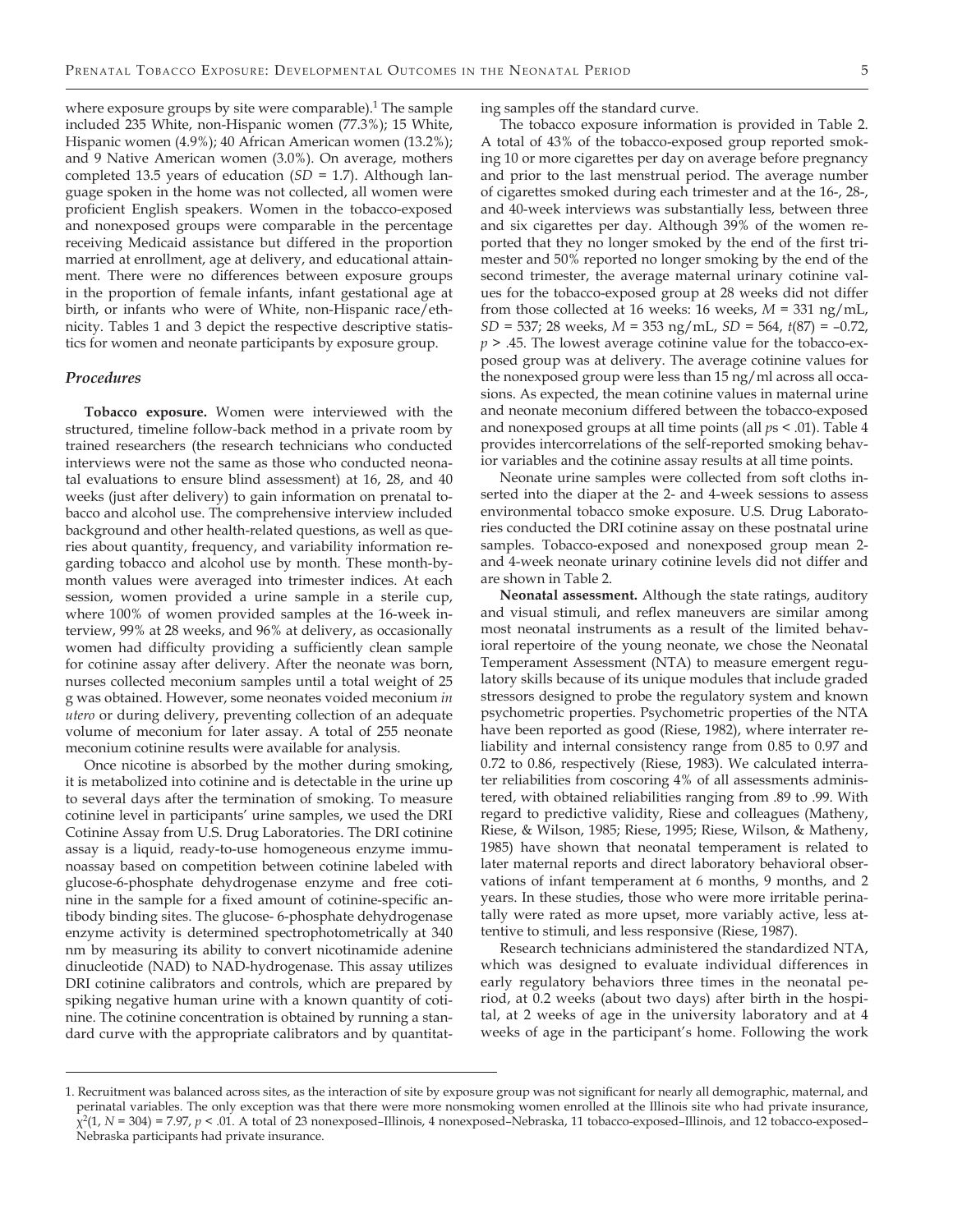|                                                                 | t test     |       |        | Tobacco exposed |               | Nonexposed |           |  |
|-----------------------------------------------------------------|------------|-------|--------|-----------------|---------------|------------|-----------|--|
| Tobacco-related variable                                        |            | (df)  | M      | SD              | % $(n)$       | M          | <i>SD</i> |  |
| Maternal self-reported prenatal smoking (no. of cigarettes/day) |            |       |        |                 |               |            |           |  |
| Trimester 1                                                     |            |       | 5.32   | 5.74            |               |            |           |  |
| At 16-week interview                                            |            |       | 3.62   | 6.21            |               |            |           |  |
| Trimester 2                                                     |            |       | 3.84   | 6.17            |               |            |           |  |
| At 28-week interview                                            |            |       | 3.80   | 6.31            |               |            |           |  |
| Trimester 3                                                     |            |       | 3.44   | 6.18            |               |            |           |  |
| At 40-week interview                                            |            |       | 3.04   | 6.07            |               |            |           |  |
| Cotinine level                                                  |            |       |        |                 |               |            |           |  |
| 16-week maternal urine $(ng/ml)$                                | $-6.27***$ | (195) | 330.90 | 536.60          |               | 5.64       | 13.78     |  |
| 28-week maternal urine (ng/ml)                                  | $-7.71***$ | (300) | 352.89 | 563.65          |               | 10.40      | 18.22     |  |
| At delivery maternal urine (ng/ml)                              | $-4.49***$ | (291) | 83.85  | 198.27          |               | 12.06      | 19.12     |  |
| At delivery neonate meconium $(ng/g)$                           | $-2.63***$ | (249) | 192.74 | 856.51          |               | 0.39       | 3.43      |  |
| 2-week infant urine cotinine $(ng/ml)$                          | $-1.55$    | (259) | 21.67  | 32.14           |               | 16.32      | 23.27     |  |
| 4-week infant urine cotinine $(ng/ml)$                          | $-1.54$    | (255) | 39.80  | 156.40          |               | 19.39      | 23.96     |  |
| Exposure cessation group                                        |            |       |        |                 |               |            |           |  |
| QUIT                                                            |            |       |        |                 | 49.6 (71/143) |            |           |  |
| <b>PERSIST</b>                                                  |            |       |        |                 | 50.3(72/143)  |            |           |  |

| <b>Table 2.</b> Maternal Smoking and Infant Exposure Variables by Tobacco Exposure Group |  |  |  |  |  |  |
|------------------------------------------------------------------------------------------|--|--|--|--|--|--|
|------------------------------------------------------------------------------------------|--|--|--|--|--|--|

QUIT = quit smoking in Trimester 1 or 2 and remained smoke-free throughout delivery

PERSIST = smoked throughout pregnancy in all three trimesters

\*  $p < .05$ ; \*\*  $p < .01$ ; \*\*\*  $p < .001$ 

of Riese (1982, 1986), research technicians were taught initially in handling and working with neonates and then were trained in how to administer the NTA items. Before completion of training, each research technician achieved an initial reliability of greater than 90% with at least 10 neonates (determined by double coding of assessments). Random cases (10%) were selected for double coding throughout the study to ensure that ongoing reliability in administration remained above 90%. The NTA author conducted the extended, initial training session for study staff at the beginning of the study and one additional follow-up session during the study. To maintain blindness to tobacco-exposure group membership, we designed the study so that examiners who conducted the interviews with the mothers were different than those who conducted the NTA assessments with the neonates. However, it was impossible to keep the examiners uninformed of tobacco use in the home at the 4-week assessment that was conducted in the home, although tobacco use in the home is not an indicator of prenatal exposure group membership per se. Neonates averaged 0.2 weeks of age (*SD =* 0.14) at the birth assessment, 2.24 weeks (*SD =* 0.40) at the 2-week assessment, and 4.22 weeks (*SD =* 0.47) at the 4-week assessment. Gestational ages at birth were corrected such that the 2- and 4-week assessments were scheduled to equate conceptional age. The age range window was ±1 week at the 2-week assessment and ±1.5 weeks for 4-week assessment. There were no age differences at any assessment between tobacco-exposed and nonexposed groups (all *p*s > .05).

| <b>Table 3.</b> Infant Variables and Physical Growth Parameter Outcomes by Tobacco Exposure Group |  |  |
|---------------------------------------------------------------------------------------------------|--|--|
|---------------------------------------------------------------------------------------------------|--|--|

|                                  |         | $t$ test |       | Tobacco exposed |      | Nonexposed |           |      |
|----------------------------------|---------|----------|-------|-----------------|------|------------|-----------|------|
| Neonate variable                 |         | (df)     | M     | SD              | $\%$ | M          | <b>SD</b> | $\%$ |
| Length of hospitalization (days) | $-0.53$ | (301)    | 2.3   | 1.1             |      | 2.2        | 1.2       |      |
| Gestational age (weeks)          | 0.67    | (302)    | 39.04 | 1.20            |      | 39.13      | 1.17      |      |
| 5-min Apgar                      | 0.66    | (301)    | 8.78  | 0.73            |      | 8.83       | 0.57      |      |
| Birth weight (g)                 | $-0.15$ | (301)    | 3,428 | 438             |      | 3,420      | 448       |      |
| Head circumference (cm)          | 0.70    | (299)    | 34.2  | 1.5             |      | 34.3       | 2.1       |      |
| Length (cm)                      | 0.16    | (299)    | 50.7  | 2.2             |      | 50.7       | 2.6       |      |
| Resuscitated with oxygen         |         |          |       |                 | 47   |            |           | 43   |
| Sex (female)                     |         |          |       |                 | 49   |            |           | 50   |
| Race/ethnicity                   |         |          |       |                 |      |            |           |      |
| White                            |         |          |       |                 | 63   |            |           | 58   |
| African American                 |         |          |       |                 | 22   |            |           | 26   |
| Hispanic                         |         |          |       |                 | 11   |            |           | 12   |
| Asian                            |         |          |       |                 |      |            |           |      |
| Native American                  |         |          |       |                 |      |            |           |      |
| Other                            |         |          |       |                 |      |            |           |      |

\*  $p < .05$ ; \*\*  $p < .01$ ; \*\*\*  $p < .001$ .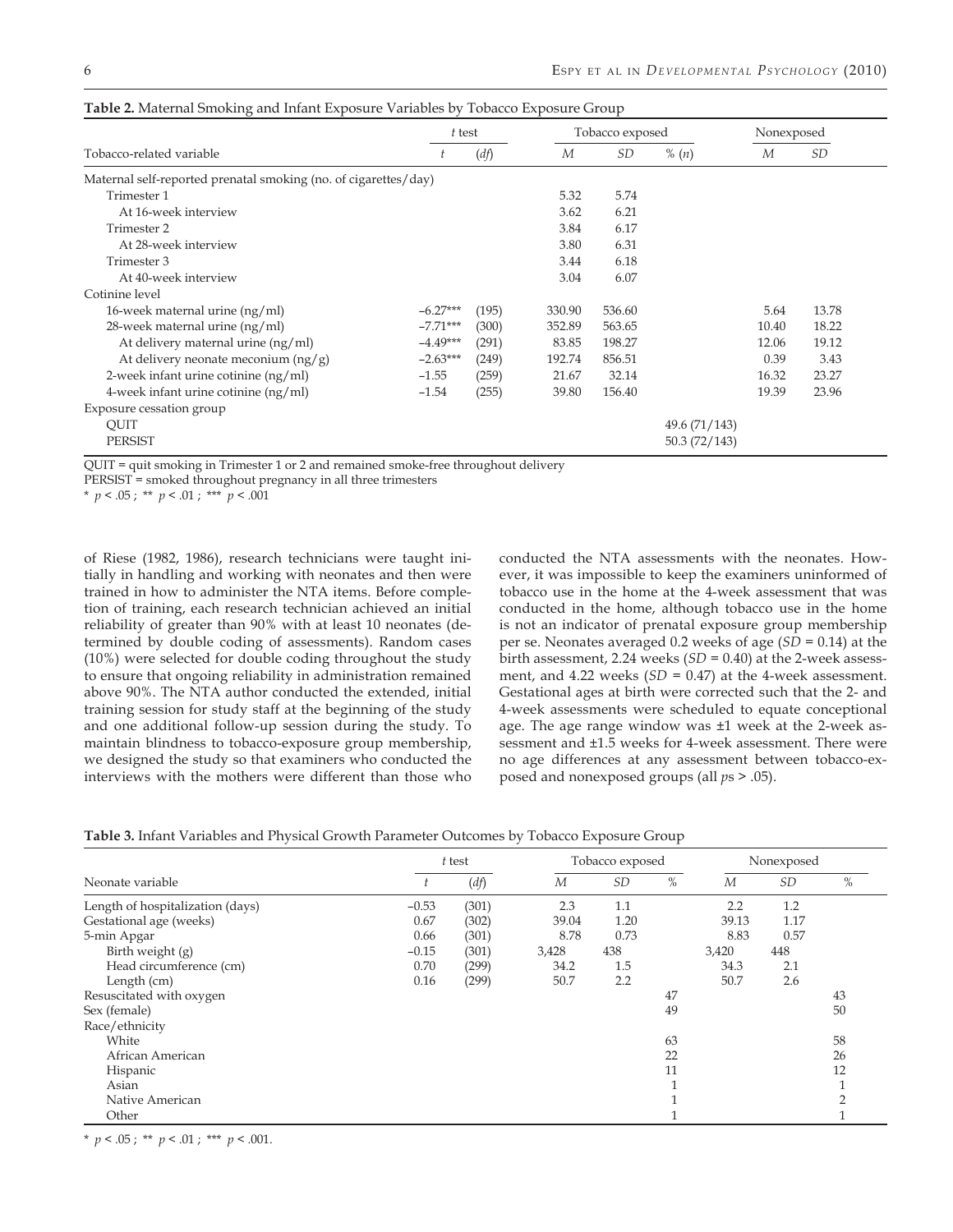|  | i |  |
|--|---|--|
|  |   |  |
|  |   |  |
|  |   |  |

| Table 4. Intercorrelations of Self-Reported Smoking and Maternal Urine/Infant Meconium Cotinine Value |  |
|-------------------------------------------------------------------------------------------------------|--|
|-------------------------------------------------------------------------------------------------------|--|

| Variable                                                      | 2     | 3        | 4       | 5        | 6        |          | 8        | 9       | 10       | 11       | 12      |
|---------------------------------------------------------------|-------|----------|---------|----------|----------|----------|----------|---------|----------|----------|---------|
| 1. No. cigarettes per day during first trimester              | .84** | .79**    | $.83**$ | $.78**$  | $.76***$ | $.69**$  | $.62**$  | $.51**$ | $.34**$  | $.16*$   | .04     |
| 2. No. cigarettes per day during second trimester             |       | $.96***$ | .89**   | $.96***$ | .93**    | $.65***$ | $.66***$ | .59**   | $.36***$ | $.27**$  | .03     |
| 3. No. cigarettes per day during third trimester              |       |          | $.87**$ | $.94**$  | $.96***$ | $.68**$  | $.65***$ | $.60**$ | $.34**$  | $.29**$  | .03     |
| 4. No. cigarettes per day in week prior to 16-week interview  |       |          |         | $.84***$ | $.83**$  | $.65***$ | $.91**$  | $.63**$ | $.48**$  | $.34**$  | $.19*$  |
| 5. No. cigarettes per day in week prior to 28-week interview  |       |          |         |          | $.91**$  | $.68**$  | $.63***$ | $.58**$ | $.30**$  | $.23**$  | .02     |
| 6. No. cigarettes per day in week prior to delivery interview |       |          |         |          |          | .58**    | $.60**$  | $.62**$ | $.32**$  | $.36***$ | .03     |
| 7. Urine cotinine (ng/ml) at 16-week interview                |       |          |         |          |          |          | $.83**$  | $.77**$ | $.46***$ | .05      | $.17**$ |
| 8. Urine cotinine (ng/ml) at 28-week interview                |       |          |         |          |          |          |          | $.59**$ | $.30**$  | .12      | .00     |
| 9. Urine cotinine $(ng/ml)$ at delivery                       |       |          |         |          |          |          |          |         | $.38**$  | $.25***$ | .05     |
| 10. Infant meconium cotinine level $(ng/g)$                   |       |          |         |          |          |          |          |         |          | .03      | .02     |
| 11. Infant urine cotinine at 2-week assessment                |       |          |         |          |          |          |          |         |          |          | $.17*$  |
| 12. Infant urine cotinine at 4-week assessment                |       |          |         |          |          |          |          |         |          |          |         |

\* *p* < .05 ; \*\* *p* < .001

The NTA is designed to be conducted from the initiation of feeding during the interval prior to the next feeding (approximately 3 to 4 hr, depending on feeding schedule), thereby utilizing the neonate's natural sleep, wake, alertness, and irritability patterns. More details concerning administration procedures are provided in Riese (1982, 1986, 1987). Briefly, neonatal temperament and behavior in response to feeding, routine handling, auditory and visual stimulation, stressors (a cold disc applied to the neonate's thigh, aversive stimuli that elicit reflexes), and interventions (pacifier, examiner talking, swaddling, picking up) are recorded, including the degree of motor activity, and the level and quality of alertness and orientation. The states in which to present different stimuli to the neonates are specified in Riese (1987) and were followed accordingly, with the use of traditional management methods to facilitate acceptable state for each item and module. Assessments were conducted approximately 45 min after last feeding in a quiet, dimly lit area in the room. The examiner first recorded the neonate's length and weight and rated the neonate's state on a 6-point scale (1 = *quiet sleep*; 2 = *active sleep*; 3 = *drowsy*; 4 = *alert inactivity*; 5 = *waking activity*; 6 = *crying*). Next, we administered four modules of the NTA: attention/ orientation, cold disc stressor, pacifier withdrawal, and soothing maneuvers.

The attention/orientation module was administered when the neonate was awake and not irritable. During administration, the neonate's responses to auditory and visual stimuli and to reflex maneuvers were scored, and summary ratings of responsiveness and neonate's reinforcement value were recorded. Auditory stimuli, such as a bell, a rattle, or the examiner's voice, were presented at the right and left sides of the neonate three times each for each stimulus, for a total of 18 trials. Each auditory trial was scored on a 4-point scale (1 = *no orienting response*; 4 = *a strong orienting response with eyes searching and head turning toward the sound*). For visual stimuli (e.g., bulls-eye, examiner's face), the stimulus was positioned first at the center of the visual field, then moved around the neonate's head to the right or to the left at a 90° angle, back to the center, around the other side at a 90° angle, and then back to the center. Each visual item first moved to the right or to the left twice, for a total of four trials with each item. Visual items were scored on a 4-point scale (1 = *no following response*; 4 = *sustained fixation and following with eyes and head*). Ocular reflexes, optic and acoustic blinks, and rotation were adminis-

tered, as well as elicitation of rooting, sucking, withdrawal to toothpick prick, and Moro reflexes. Although these items were scored on a 3- or 4-point scale, such reflex testing typically results in little variability in healthy full-term neonates. Therefore, in response to these maneuvers, the latency to cry was recorded and the degree of irritability was rated on a 5-point scale (1 = *not irritable*; 5 = *highly irritable*). Finally, the examiner made summary ratings of the neonate's general appearance and alertness (1 = *poor*; 5 = *excellen*t), cuddliness (1 = *resists and/or thrashes and/or stiffens*; 5 = *always molds, relaxes and clings*), responsiveness to the different stimuli (1 = *not irritable*; 5 = *highly irritable*), consolability (1 = *never irritable*; 5 = *unconsolable*), reinforcement value of the neonate to the examiner (1 = *glad to be finished*; 5 = *fun to have at home*), and predominant state throughout the module.

The cold disc stressor module was administered when the neonate was quiescent and not irritable. This module consisted of five trials in which a metal disc cooled by immersion in ice water was held against the quiescent neonate's thigh for 5 s. The neonate's latency to irritability (in seconds), rated irritability during and after presentation of the stimulus, duration of soothing if required (in seconds), and total latency to soothe (in seconds) were recorded. Trials were presented at least 60 s apart, and the intertrial interval was lengthened if necessary to soothe the neonate. If the neonate was not soothed after 3 min, subsequent trials were discontinued. An overall summary rating (1 = *not irritable to cold disc*; 6 = *unconsolable*) also was scored at the conclusion of the module.

The pacifier withdrawal module was administered when the neonate reached a moderate level of irritability, with fussiness and intermittent cry vocalizations. After the examiner noted the degree of irritability, a pacifier was given to the crying neonate. The latencies to suck and to console (in seconds) were recorded. After 30 s, the examiner removed the pacifier while the neonate was still sucking and again recorded the latency to cry, behavioral state, and posttrial irritability level (1 = *not irritable, or no soothing needed*; 5 = *could not console with pacifier in 3 min*). Up to five pacifier withdrawal trials were administered. Trials were terminated if the neonate did not become irritable after 3 min. An overall summary rating (1 = *not irritable, or no soothing needed to pacifier withdrawal*; 5 = *could not console with pacifier in 3 min on any trial*) was made at the conclusion of the module.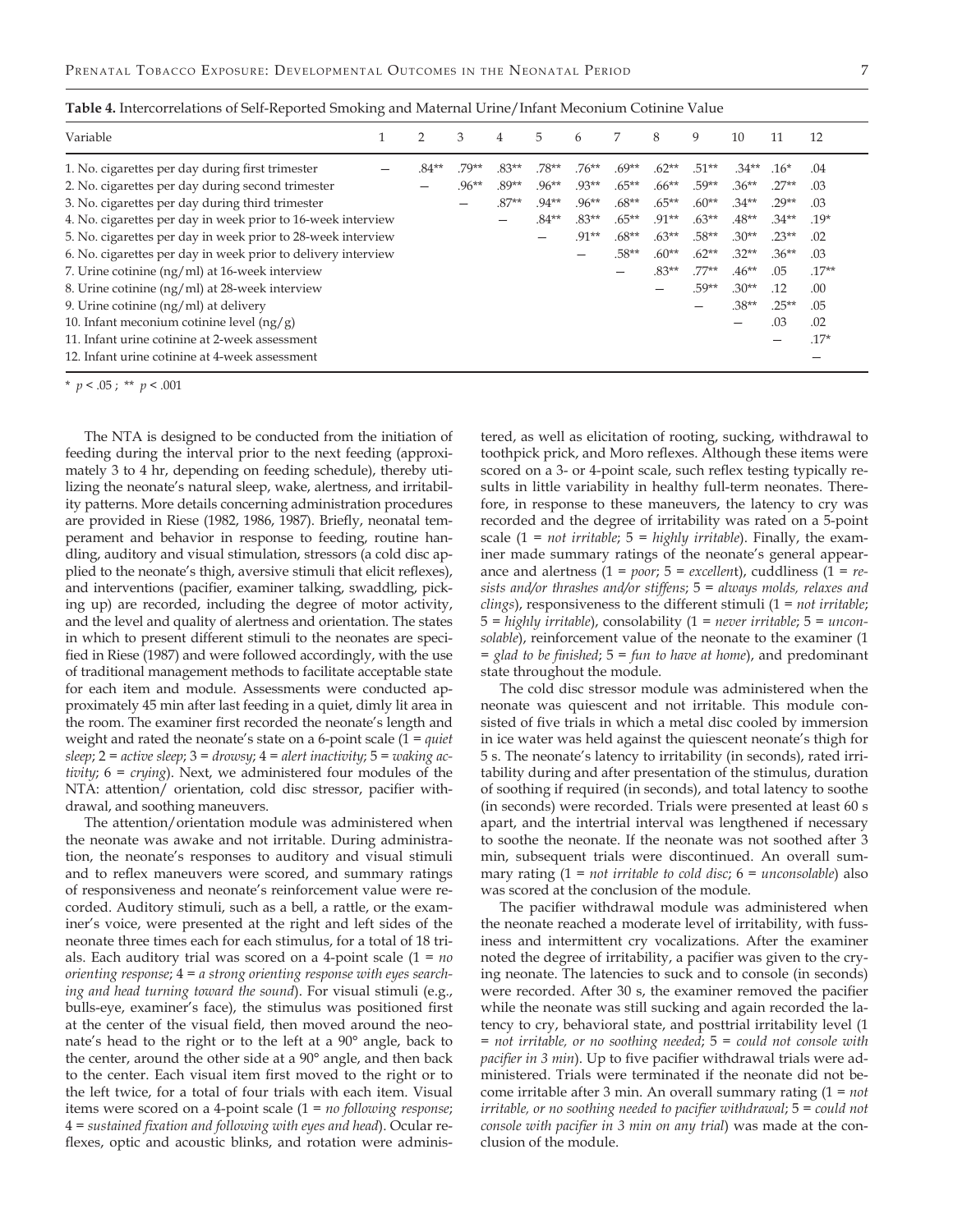The soothing maneuvers module also was administered when the neonate was at a moderate level of irritability. Trials consisted of graded items designed to foster soothing and were presented in the following order: soothingly talking to the neonate, soothing talking plus patting the neonate's stomach, putting the neonate in the prone position, lifting the neonate to the shoulder, swaddling the neonate, and cradling the swaddled neonate horizontally. Before each trial, the examiner rated the degree of irritability, whereas after each trial, the examiner rated degree of soothability. At the end of the module, the examiner made an overall summary rating (1 = *no soothing needed*; 5 = *not soothed by any technique*). When the NTA was concluded, the examiner scored the neonate's final behavior state.

**Other potential influences on neonatal self-regulation.**  Smoking during pregnancy is related to maternal and neonatal risk factors—such as lower maternal education, depression, psychopathology symptoms (e.g., Baghurst, Tong, Woodward, & McMichael, 1992; Schuetze & Eiden, 2006; Wakschlag, Pickett, et al., 2002), maternal health, and perinatal complications—which are associated with adverse developmental outcomes independent of exposure (e.g., Eyler & Behnke, 1999; Schuetze & Eiden, 2007; Schuetze, Eiden, & Dombkowski, 2006). During all study sessions, women completed questionnaires and study instruments, including a brief psychiatric symptom screening (Brief Symptom Inventory; Derogatis, 1975), the Conners Adult ADHD Rating Scale: Short (Conners, Erhardt, & Sparrow, 1998), and the Woodcock–Johnson Brief Intellectual Ability assessment (Woodcock, McGrew & Mather, 2001). Standardized scores derived from instrument normative tables were used in the analyses.

#### *Analysis*

**Creating factor scores.** Unlike in previous studies with the NTA, we elected to pool and reduce the dependent variables into meaningful constructs to enhance reliability using princi-

pal axis factor analysis with oblique (promax) rotation. Those items (largely the reflex items) with communalities of less than 0.35 were eliminated because of unreliability (Gorsuch, 1983). As recommended by Gorsuch (1983), we examined eigenvalues (>1), scree plots, and the percentage of variance explained (>10%) to select the number of factors to retain. Results indicated that a three-factor solution best fit the data. The factor pattern matrix is shown in Table 5. Factor 1 was labeled Irritable Reactivity, as it was composed largely of the neonate's irritable reaction to the auditory and visual stimuli and to routine handling as a part of reflex elicitation and maneuvers. Factor 2, composed of the neonate's orientation and attention to auditory and visual stimuli, was labeled Attention. Finally, the items that involved reactions to the cold disc, pacifier, and soothing maneuvers, as well as behavior prior to the next feeding, loaded on the third factor, labeled Stressor Dysregulation. The average factor intercorrelations were as follows: for Irritable Reactivity and Attention, *r = –*.20; for Irritable Reactivity and Stress Dysregulation, *r =* .46; and for Attention and Stress Dysregulation, *r =* .11. The three computed factor scores for each participant at each time point were used as the dependent variables, and the means and standard errors of each factor by exposure group are plotted in Figure 1a.

**Developing the baseline growth model.** To evaluate the impact of prenatal tobacco exposure on the development of neonatal regulation, we used hierarchical linear models to model change across the three time points, with a separate model for each regulatory factor. Hierarchical linear modeling takes advantage of the increased reliability of change assessments when data are collected at more than two time points to characterize developmental processes and deviations. The first analytic step was to determine the baseline growth model derived from the unconditional model that included only a person-level variance term (i.e., a random intercept). Before any modifications were made to the structure of either age or the variance components in the model, gestational age was introduced as a covariate in each model because of its known im-

**Table 5.** Neonatal Temperament Assessment Factor Structure and Observed Interfactor Correlations

|                                       |                      | Factor loading |                      |  |  |  |  |  |  |  |
|---------------------------------------|----------------------|----------------|----------------------|--|--|--|--|--|--|--|
| Neonatal temperament assessment item  | Irritable reactivity | Attention      | Stress dysregulation |  |  |  |  |  |  |  |
| Irritability before feeding           | 0.40                 | 0.06           | 0.81                 |  |  |  |  |  |  |  |
| Irritability to visual stimuli        | 0.88                 | $-0.12$        | 0.43                 |  |  |  |  |  |  |  |
| Irritability to auditory stimuli      | 0.80                 | $-0.19$        | 0.37                 |  |  |  |  |  |  |  |
| Irritability to handling              | 0.89                 | $-0.11$        | 0.44                 |  |  |  |  |  |  |  |
| Irritability to reflex elicitation    | 0.89                 | $-0.06$        | 0.41                 |  |  |  |  |  |  |  |
| Latency to soothe after Moro reflex   | 0.70                 | $-0.02$        | 0.40                 |  |  |  |  |  |  |  |
| Soothability after reflex elicitation | 0.85                 | $-0.11$        | 0.40                 |  |  |  |  |  |  |  |
| Mean visual following-bull's-eye      | $-0.18$              | 0.67           | 0.05                 |  |  |  |  |  |  |  |
| Mean auditory orienting - rattle      | $-0.07$              | 0.87           | 0.10                 |  |  |  |  |  |  |  |
| Mean auditory orienting-bell          | $-0.04$              | 0.87           | 0.10                 |  |  |  |  |  |  |  |
| Mean auditory orienting-voice         | $-0.14$              | 0.90           | 0.12                 |  |  |  |  |  |  |  |
| Mean visual following-face and voice  | $-0.09$              | 0.61           | 0.10                 |  |  |  |  |  |  |  |
| Overall alertness summary             | $-0.19$              | 0.87           | 0.08                 |  |  |  |  |  |  |  |
| Cold disc stressor summary            | 0.47                 | 0.09           | 0.65                 |  |  |  |  |  |  |  |
| Pacifier withdrawal summary           | 0.41                 | 0.13           | 0.81                 |  |  |  |  |  |  |  |
| Soothing maneuvers summary            | 0.41                 | 0.07           | 0.89                 |  |  |  |  |  |  |  |
| Rated reinforcement value             | $-0.67$              | 0.34           | $-0.32$              |  |  |  |  |  |  |  |

Significant factor loadings (above 0.60 or below –0.60) are presented in boldface.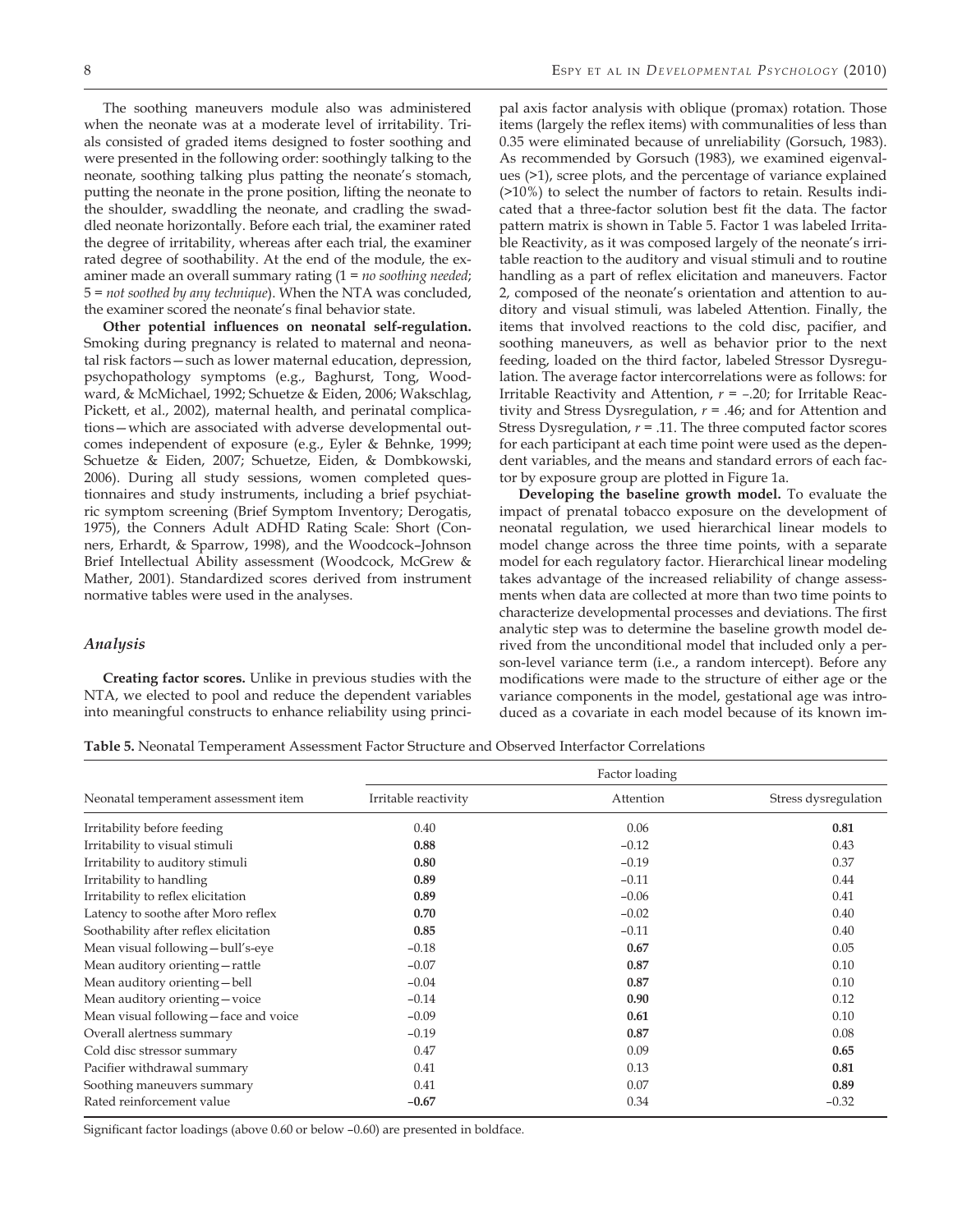

**Figure 1.** Growth in attention, irritable reactivity, and stress dysregulation factor scores in neonates. **(a)** Tobacco-exposed and nonexposed neonates; **(b)** tobacco-exposed neonates whose mothers quit in the first or second trimester, those who persisted, and nonexposed neonates.

pact on neonatal neurobehavior (e.g., Korner, Brown, Dimiceli, & Forrest, 1989; Riese et al., 1985). Gestational age was a significant predictor of each of the dependent variables in the linear growth models of age: for Attention, *t*(300) \_ 3.61, *p* \_ .001; for Irritable Reactivity, *t*(304) = 2.72, *p* < .01; and for Stress Dysregulation,  $t(304) = 2.26$ ,  $p < .03$ . Therefore, we retained this variable as a covariate in all models. Recruitment site was included in all models as a covariate to control for any spurious site-specific variance.

Visual inspection of spaghetti plots of individual factor scores across the three observations suggested that modeling age as a quadratic process might be most appropriate to describe growth in the Irritable Reactivity and Stress Dysregulation constructs. Although Attention growth appeared linear, fit of the quadratic term was evaluated for consistency. In these analyses, age was centered at 0.2 weeks, and each of the three factor scores was then fitted as functions of linear and quadratic (centered) age. The coefficient for the quadratic term did not differ from zero for Attention, *t*(676) = –0.17, *p* > .86, but differed from zero for both Irritable Reactivity, *t*(675) = –6.49, *p* < .0001, and Stress Dysregulation,  $t(683) = -7.64$ ,  $p < .0001$ .

Next, we considered deviations in modeling the personlevel covariance structure, where the coefficient of the age term was allowed to vary in each of the models. For the linear model of Attention, model fit comparisons indicated that the random-intercept-only model was preferred (Akaike information criterion [AIC] of 2,423.1 vs. 2,424.4 for the random intercept-and-slope model; Bayesian information criterion [BIC] of 2,430.5 vs. 2,439.3 for the random intercept-and-slope model). For Irritable Reactivity, the model allowing for both random intercept and slope terms improved model fit when both AIC values (2,404.8 vs. 2,435.2 for the random-intercept-only model) and BIC values (2,412.2 vs. 2,442.6) were considered. A fairly wide range of quadratic trends were also exhibited in the individual plots for Irritable Reactivity. Thus, models were fitted where the (centered) age and quadratic age terms were allowed to vary across neonates in separate models. Like Stress Dysregulation, the growth model that included random intercept and slope terms significantly improved model fit over the random-intercept-only model when AIC values alone were considered (2,260.7 vs. 2,267.7 for the random intercept only) but not when considering BIC (2,275.6 vs. 2,275.2). The final baseline model for Attention, then, was linear in age, with only the intercept as a random coefficient, whereas for Irritable Reactivity and Stress Dysregulation, linear and quadratic changes in age were modeled, with only the intercepts allowed to vary randomly among neonates.

**Modeling the impact of exposure.** Exposure-related predictors were considered in separate models and included exposure group (tobacco exposed vs. nonexposed); exposure-cessation group: QUIT (stopped smoking during pregnancy during the first or second trimester and remained quit throughout the third trimester) versus PERSIST (smoked throughout pregnancy); average self-reported smoking for each trimester (cigarettes/day); average self-reported smoking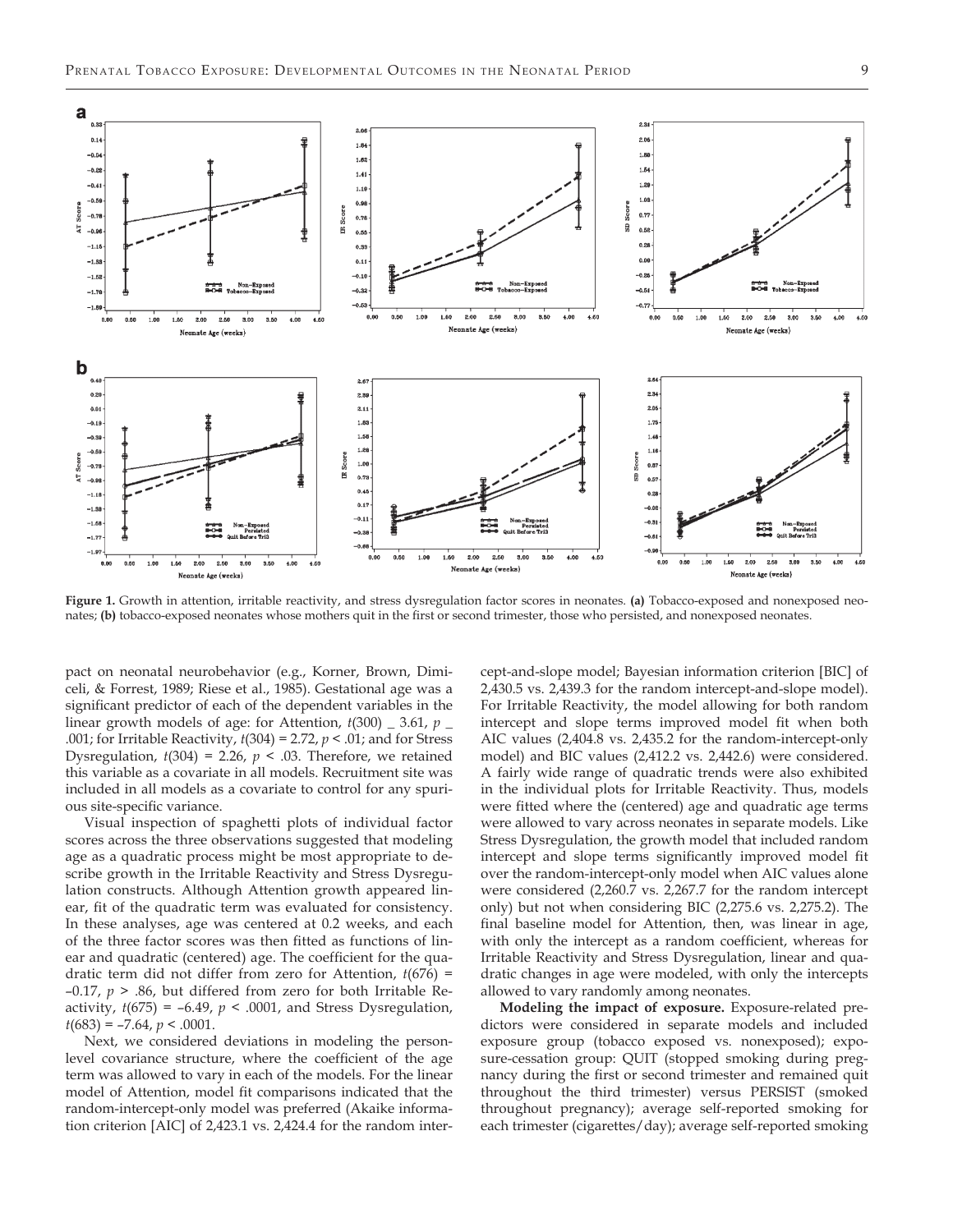|                                                                | Physical growth measured at birth |                |                      |                      |           |                      |                      |           |           |  |  |
|----------------------------------------------------------------|-----------------------------------|----------------|----------------------|----------------------|-----------|----------------------|----------------------|-----------|-----------|--|--|
|                                                                |                                   | Birth weight   | Head circumference   |                      |           | Body length          |                      |           |           |  |  |
| Exposure predictor                                             | b                                 | <b>SE</b>      | β                    | b                    | <b>SE</b> | β                    | b                    | <b>SE</b> | β         |  |  |
| Maternal self-reported average smoking (no. of cigarettes/day) |                                   |                |                      |                      |           |                      |                      |           |           |  |  |
| Trimester 1                                                    | $-2.49$                           | 5.37           | $-0.03$              | $-0.01$              | 0.02      | $-0.03$              | $-0.02$              | 0.03      | $-0.05$   |  |  |
| 16-week interview                                              | $-6.70$                           | 6.77           | $-0.07$              | $-0.01$              | 0.03      | $-0.02$              | $-0.05$              | 0.04      | $-0.10$   |  |  |
| Trimester 2                                                    | $-10.41$ <sup>+</sup>             | 5.46           | $-0.11$ <sup>+</sup> | $-0.03$              | 0.02      | $-0.06$              | $-0.04$              | 0.03      | $-0.08$   |  |  |
| 28-week interview                                              | $-11.56*$                         | 5.47           | $-0.12*$             | $-0.03$              | 0.02      | $-0.06$              | $-0.05$              | 0.03      | $-0.09$   |  |  |
| Trimester 3                                                    | $-11.55*$                         | 5.54           | $-0.12*$             | $-0.03$              | 0.02      | $-0.07$              | $-0.05$              | 0.03      | $-0.10$   |  |  |
| 40-week interview                                              | $-14.55*$                         | 5.69           | $-0.15*$             | $-0.04$ <sup>+</sup> | 0.02      | $-0.98$ <sup>+</sup> | $-0.05$              | 0.03      | $-0.09$   |  |  |
| Cotinine level (100 ng/ml, ng/g)                               |                                   |                |                      |                      |           |                      |                      |           |           |  |  |
| 16-week maternal urine ****                                    | $-17.24*$                         | 7.85           | $-0.16*$             | $-0.04$              | 0.04      | $-0.09$              | $-0.09*$             | 0.04      | $-0.15*$  |  |  |
| 28-week maternal urine ****                                    | $-9.88$                           | 6.06           | $-0.09$              | $-0.03$              | 0.03      | $-0.07$              | $-0.01$ <sup>+</sup> | 0.03      | $-0.10+$  |  |  |
| At delivery maternal urine ****                                | $-46.78$                          | 18.32          | $-0.15*$             | $-0.07$              | 0.08      | $-0.05$              | $-0.30**$            | 0.10      | $-0.18**$ |  |  |
| At delivery infant meconium **                                 | $-0.05$                           | $4.91 < -0.01$ |                      | $-0.01$              | 0.02      | $-0.02$              | 0.02                 | 0.03      | 0.04      |  |  |

**Table 6.** Exposure-Related Predictors and Impact on the Neonatal Physical Growth Measured at Birth

*b =* unstandardized beta weight; *SE =* standard error; β = standardized beta weight.

† *p* < .10 ; \* *p* < .05 ; \*\* *p* < .01

at the 16-, 28-, and 40-week interviews (cigarettes/day); maternal urinary cotinine level at the 16-, 28-, or 40-week interviews (scaled in units of 100 ng/mL); and neonate meconium cotinine level (scaled in units of 100 ng/g). To characterize the impact of exposure on physical growth, we conducted *t* tests where the exposure variable was categorical and regressions were used for continuously distributed exposure variables. For the hierarchical growth models, we developed conditional models to test the hypotheses including the effect of the exposure-related predictor on both the intercept and growth parameters. We conducted the analyses, centering at 0.2, 2, and 4 weeks, respectively, in order to characterize the relation to neonatal behavior at each time point. We entered each exposure-independent variable as a predictor of the pattern of growth (intercept, linear change, quadratic acceleration) and then used a backwards trimming procedure to select the best fitting conditional model, deleting those when not significant for the higher growth term and then working progressively backwards through the growth terms. We scaled the continuous predictors so that the estimated parameter represented the incremental change in the dependent variable that was associated with each additional cigarette smoked or each additional 100 cotinine units at that interview.

**Selection of covariates.** We considered a range of covariates for inclusion: marital status, maternal education, family income, mother's age at delivery, average number of alcoholic drinks per day during the first trimester, Medicaid status, neonate sex, neonate and mother's race/ethnicity (White vs. non-White), neonate environmental tobacco exposure (as measured by cotinine in neonate urine collected at the 2- and the 4-week assessments), maternal prescription medication use (antidepressant, pain, or asthma medication, each coded as 0 = *absent*; 1 = *present*), gravida, parity, weight gain, mother health and delivery variables (diabetes, heart disease, placental abruption, thyroid, anemia, hypertension/pre-eclampsia, infection, delivery type [vaginal vs. cesarean/other] with the same 0,1 coding), Brief Symptom Inventory summary index, Attention Deficit/Hyperactivity Disorder index of the Conners Adult ADHD Rating Scale: Short, and the Woodcock– Johnson Brief Intellectual Ability assessment overall IQ estimate. Covariates were analyzed separately and selected according to the methods of J. L. Jacobson and Jacobson (1996) to control the influence of variables that co-occur with prenatal smoking without inappropriately reducing exposure-related variance. If the correlation of the covariate with both exposure status (nonexposed vs. tobacco exposed) and the NTA factor score differed from zero at the *p* < .10 level, the covariate was included in the models.

For Attention, mother's age at delivery, maternal education, and the maternal IQ estimate were retained for consideration as covariates through these methods. All three candidate covariates were added to the baseline model, and a backwards stepwise procedure was used to determine which among them was to be retained in the final model. Mother's age was removed first from the model, *t*(292) = 0.12, *p* > .90, followed by education,  $t(291) = 0.58$ ,  $p > .55$ . The remaining covariate — mothers' IQ estimate —  $t(291) = 3.33$ ,  $p = .001$ , was retained. None of the aforementioned covariates met the criteria for model inclusion for either Irritable Reactivity or Stress Dysregulation.

#### **Results**

Physical growth indices at birth as a function of exposure group status are shown in Table 3. Tobacco-exposed and nonexposed groups did not differ in birth weight,  $t(301)$  \_ \_0.15, *p* \_ .88; head circumference, *t*(299) = 0.70, *p* > .48; or length,  $t(299) = 0.16$ ,  $p > .87$ . Within the exposed neonates, there were no differences in these physical growth indices in those born to women who quit during the first or second trimester (QUIT) and those whose smoking persisted throughout pregnancy (PERSIST; all  $ps > .47$ ). Table 6 contains the results of regression models with the self-reported smoking and biospecimen predictors. Despite the lack of overall exposure group differences in birth weight, a dose– response relation was evident. Each additional cigarette smoked in the third trimester as reported by the mother was associated with an 11.55-g decrement in birth weight. A similar trend was observed for the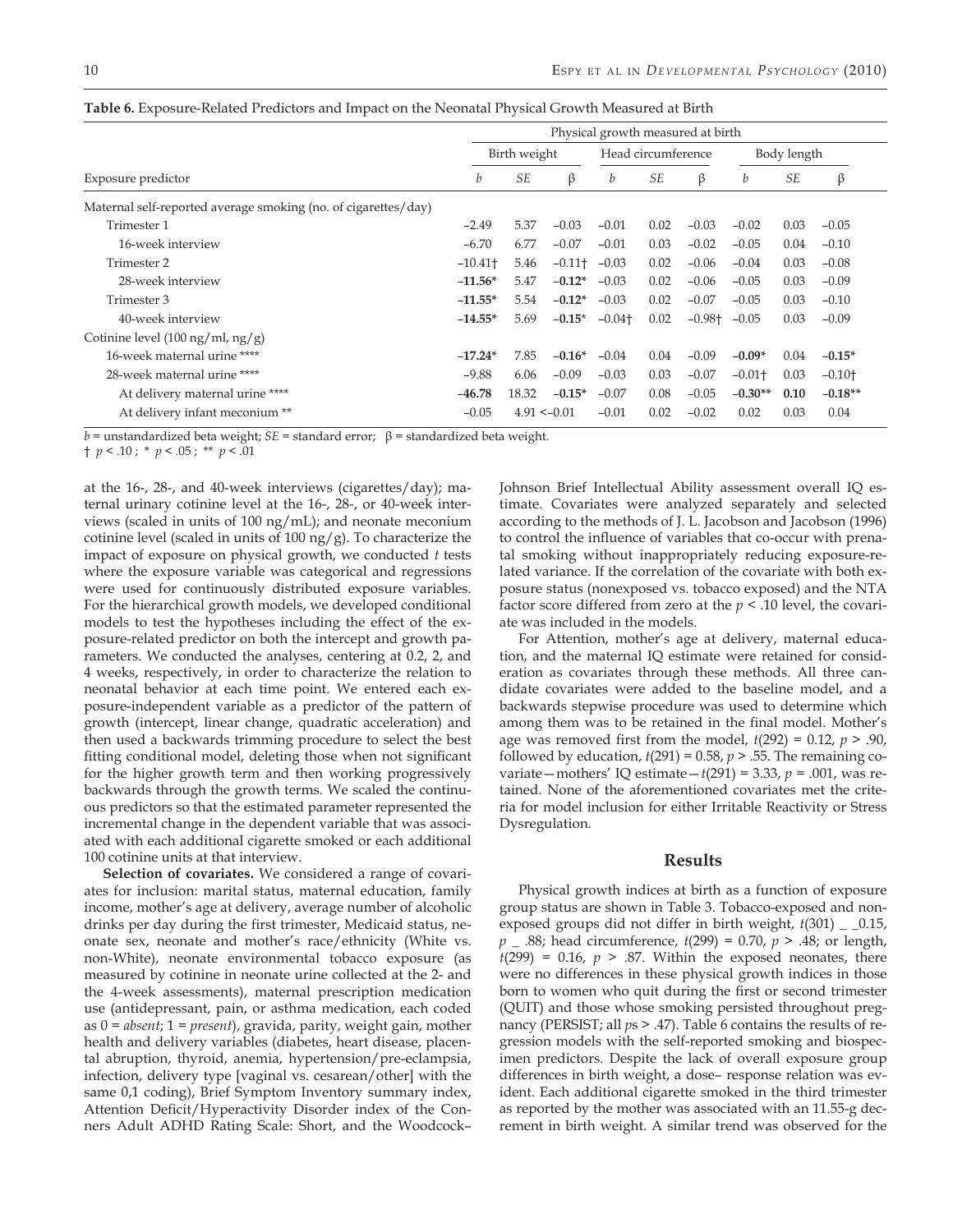number of cigarettes reported for the second trimester. The average number of cigarettes smoked per day in the week prior to both the 28- and 40-week interviews was associated with a respective birth weight decrement of 11.56 and 14.55 g, respectively. Furthermore, cotinine in maternal urine at both the 16 and 40- week interviews predicted birth weight, with a respective difference of –17.24 and –46.78 per 100 ng/ml cotinine. For body length, a similar dose–response pattern was evident, where the maternal urine cotinine levels at 16 and 40 weeks predicted decrements in body length at birth. Marginal trends were observed for the maternal urinary cotinine values at the 16-, 28-, and 40-week interviews. The magnitude of these effects was similar. Neither self-reported smoking nor biospecimen results predicted head circumference.

The estimated intercept and linear growth (if applicable) parameter values associated with the exposure predictors for the hierarchical growth models for the Irritable Reactivity, Attention, and Stress Dysregulation factor scores are presented in Table 7. Tobacco-exposed and nonexposed neonates differed in Attention factor score obtained shortly after birth and in the rate of growth. The pattern of Attention growth is shown in Figure 1a. Tobacco-exposed neonates had, on average, lower Attention scores by 0.32 at two days after birth than did nonexposed neonates,  $t(765) = -3.23$ ,  $p < 0.01$ . The significantly higher rate of growth ( $\gamma$  = 0.10) evidenced among tobacco-exposed neonates, *t*(609) = 2.88, *p* < .01, resulted in a diminishing difference in Attention score means between the two groups at the 2-week time point of 0.14, *t*(299) = –2.01, *p*  < .05, and comparable Attention scores between the groups at the 4-week assessment, *t*(692) = 0.60, *p* > .55.

Among tobacco-exposed neonates, the PERSIST and QUIT groups demonstrated different Attention factor scores shortly after birth and different rates of growth of these scores. The PERSIST group had, on average, lower Attention scores by 0.40 at two days after birth as compared with nonexposed neonates,  $t(762) = -3.266$ ,  $p < 0.01$ , and the difference of 0.24 between the QUIT and nonexposed groups was also significant,  $t(766) = -1.98$ ,  $p < .05$ . The significantly higher rate of growth (*γ =* 0.126) evidenced among PERSIST neonates, *t*(605) = 2.94, *p* < .01, resulted in a diminishing difference in Attention score means of 0.175 between the PERSIST and nonexposed groups at age 2 weeks, *t*(298) = –1.98, *p* < .05, and comparable Attention scores between the groups at the 4-week evaluation, *t*(699)  $= 0.67$ ,  $p > .50$ . The QUIT group demonstrated a higher, but nonsignificant, rate of growth (*γ =* 0.072), *t*(609) = 1.71, *p* > .08 compared with the nonexposed group. Growth trajectories are shown in Figure 1b.

Self-reported average number of cigarettes smoked per day during the first trimester was related to the pattern of Attention growth in a dose-dependent fashion, with each cigarette smoked associated with a 0.034-reduction in Attention score at 0.2 weeks, *t*(775) = –3.22, *p* < .01, and with a faster rate of change of 0.012 in Attention score, *t*(606) = 3.15, *p* < .01, across the neonatal period. A similar pattern was observed for self-reported smoking during the second trimester and the average number of cigarettes smoked per day reported in the week prior to the 28-week interview, with each cigarette smoked associated with a 0.047 and a 0.042 reduction, respectively, in Attention score at 0.2 weeks, *t*(779) = –4.03, *p* < .0001, *t*(784) = –3.72, *p* < .001, and with a faster rate of Attention score change of 0.014 and 0.011, *t*(607) = 3.36, *p* <

.0001, *t*(602) = 2.69, *p* < .006, across the neonatal period. Average self-reported smoking during the third trimester and in the week prior to the 40-week interview also was related negatively to the Attention factor score, where each reported cigarette smoked per day was related to a 0.045 and 0.044 Attention score reduction, respectively, at 0.2 weeks, *t*(782) = –3.74, *p* < .001, and *t*(771) = –3.43, *p* < .001, and was also associated with a 0.012 and 0.011 higher rate of change in Attention score, *t*(608) = 2.94, *p* < .01; *t*(600) = 2.45, *p* < .02. Cotinine levels in maternal urine collected at 28 weeks and at delivery were related to the pattern of growth in Attention scores such that greater assayed cotinine levels were associated with a reduction in Attention scores of 0.023 and 0.087 at 0.2 weeks, respectively, *t*(771) = –2.00, *p* < .05, *t*(737) = –2.35, *p* < .02, and with a marginally faster rate of change of 0.021 in Attention scores (*γ =* 0.021), *t*(579) = 1.69, *p* < .10. At 2 weeks of age, neonatal Attention scores were related negatively to average self-reported smoking during the second, *t*(305) = –2.74, *p* < .01, and third, *t*(306) = –2.71, *p* < .01, trimesters and smoking in the week prior to the 28-week, *t*(305) = –2.93, *p* < .01, and 40-week, *t*(304) = –2.71, *p* < .01, interviews and was associated marginally with self-reported smoking in the first trimester,  $t(307) = -1.78$ ,  $p < .10$ , and with maternal urine cotinine level at delivery, *t*(291) = –1.89, *p* < .10. All self-reported smoking and cotinine levels were not related to Attention score level at neonates' 4 weeks of age ( *p*s *>* .30).

The group-related pattern of Irritable Reactivity growth is shown in Figure 1a. Unlike Attention, growth patterns did not differ significantly by exposure group classification at 0.2 weeks, *t*(831) = 0.36, *p* > .72, or 2 weeks, *t*(752) = 1.52, *p* > .12. The tobacco-exposed group was consistently more irritable (difference in intercepts between tobacco-exposed and nonexposed groups of 0.039) across the neonatal period and reached marginal significance at 4 weeks of age (*γ =* 0.158),  $t(684) = 1.67$ ,  $p < .10$ . Similarly, no differences were noted between the nonexposed group and either of the exposure cessation groups: QUIT, *t*(827) = 0.86, *p* > .39, or PERSIST, *t*(832)  $=$   $-0.33, p$   $>$   $.74$ , at 0.2 weeks, respectively. There were marginally significant Irritable Reactivity score differences between PERSIST and nonexposed participants at 2 weeks (*γ =* 0.214), *t*(769) = 1.67, *p* < .10. Average self-reported smoking in each trimester or at each interview was not related to any Irritable Reactivity growth parameters, nor were maternal urine or meconium cotinine levels related to this factor at any time point.

Like Irritable Reactivity, Stress Dysregulation scores did not differ by exposure group classification, *t*(841) = –0.26, *p* > .79, nor were there any differences between the nonexposed group and either the QUIT or the PERSIST group, *t*(836) = –0.61, *p* > .54, and *t*(841) = 0.13, *p* > .89, respectively. For Stress Dysregulation, the variables of self-reported smoking at each interview, cotinine levels in maternal urine, and cotinine levels in neonatal meconium were unrelated to growth in Stress Dysregulation scores or to Stress Dysregulation scores at 0.2, 2, or 4 weeks of age. Self-reported smoking during the first trimester was related marginally to quadratic growth (*γ = –*0.005), *t*(665) = –1.79, *p* < .08, but not to Stress Dysregulation scores at any age, and average self-reported smoking in second and third trimesters was not related to any Stress Dysregulation growth parameters over the course of neonates' first month of life.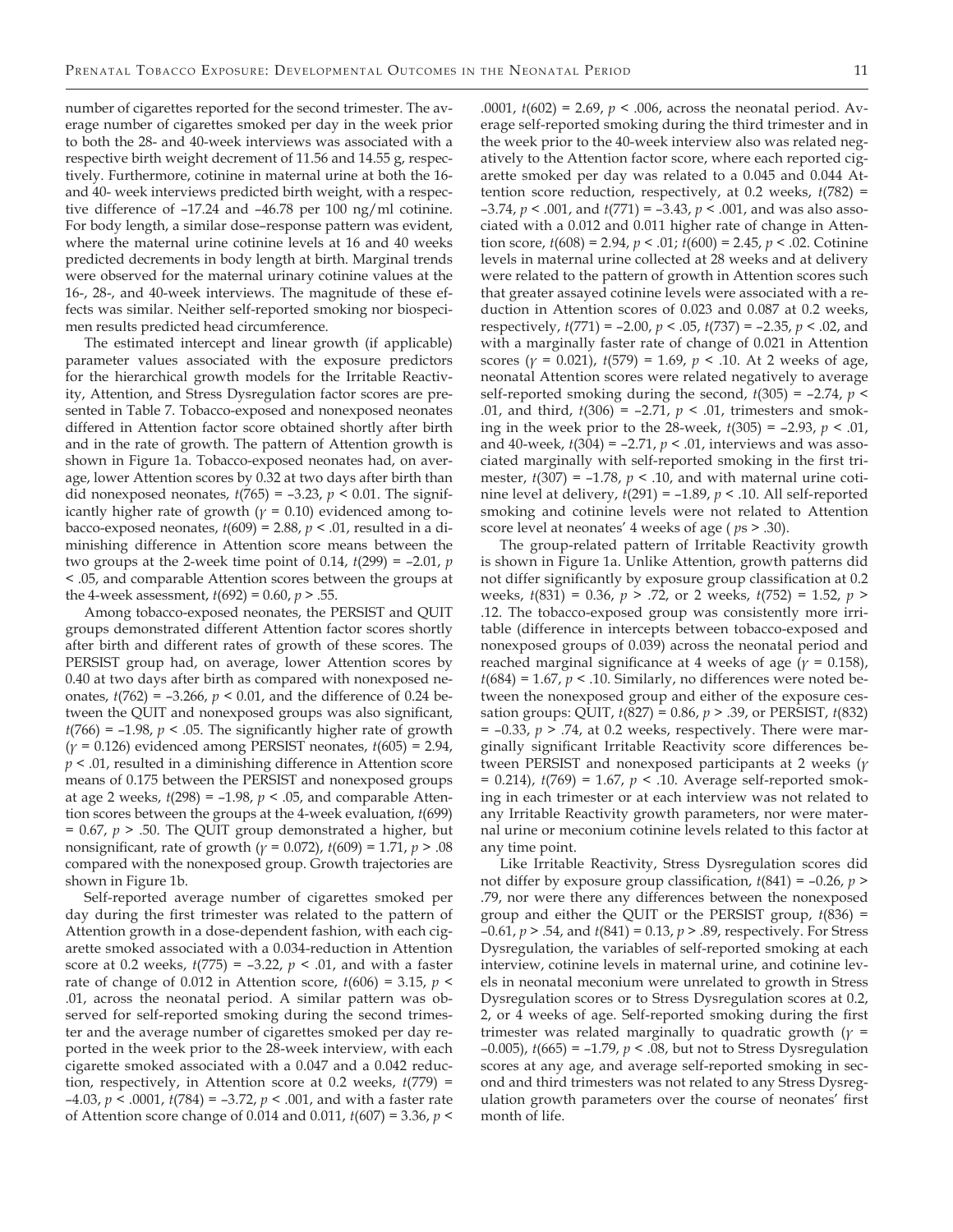|                                                                |                               |                      | 0.2 Weeks       |           | 2 Weeks               |           | 4 Weeks   |           |
|----------------------------------------------------------------|-------------------------------|----------------------|-----------------|-----------|-----------------------|-----------|-----------|-----------|
| Variable                                                       | Quadratic                     | Slope                | Intercept       | $\cal SE$ | Intercept             | $\cal SE$ | Intercept | $\cal SE$ |
|                                                                | Attention/orientation         |                      |                 |           |                       |           |           |           |
| Tobacco-exposed/nonexposed group status                        |                               | $0.098**$            | $-0.318**$      | 0.010     | $-0.141*$             | 0.070     | 0.055     | 0.092     |
| Exposure-cessation group                                       |                               |                      |                 |           |                       |           |           |           |
| <b>PERSIST</b>                                                 |                               | $0.126**$            | $-0.402**$      | 0.123     | $-0.175*$             | 0.088     | 0.078     | 0.116     |
| QUIT                                                           |                               | $0.072+$             | $-0.240*$       | 0.121     | $-0.110$              | 0.086     | 0.034     | 0.113     |
| Maternal self-reported average smoking (no. cigarettes/day)    |                               |                      |                 |           |                       |           |           |           |
| Trimester 1                                                    |                               | $0.012**$            | $-0.034**$      | 0.011     | $-0.014$ <sup>+</sup> | 0.008     | 0.010     | 0.010     |
| 16-week interview                                              |                               | 0.005                | $-0.012$        | 0.014     | $-0.002$              | 0.010     | 0.008     | 0.014     |
| Trimester 2                                                    |                               | $0.014***$           | $-0.047***$     | 0.012     | $-0.023**$            | 0.008     | 0.004     | 0.011     |
| 28-week interview                                              |                               | $0.011**$            | $-0.042***$     | 0.011     | $-0.023**$            | 0.008     | $-0.002$  | 0.010     |
| Trimester 3                                                    |                               | $0.012**$            | $-0.045***$     | 0.012     | $-0.023**$            | 0.008     | 0.001     | 0.011     |
| 40-week interview                                              |                               | $0.011*$             | $-0.044***$     | 0.013     | $-0.025**$            | 0.009     | $-0.003$  | 0.012     |
| 16-week maternal urine                                         |                               | 0.004                | $-0.015$        | 0.015     | $-0.009$              | 0.011     | $-0.001$  | 0.014     |
| 28-week maternal urine                                         |                               | 0.007                | $-0.023*$       | 0.012     | $-0.011$              | 0.008     | 0.002     | 0.011     |
| At delivery maternal urine                                     |                               | $0.021 +$            | $-0.087*$       | 0.036     | $-0.050$ <sup>+</sup> | 0.026     | $-0.009$  | 0.033     |
| At delivery infant meconium                                    |                               | 0.003                | $-0.016\dagger$ | 0.009     | $-0.010$              | 0.007     | $-0.004$  | 0.008     |
|                                                                |                               | Irritable reactivity |                 |           |                       |           |           |           |
| Tobacco-exposed/nonexposed group status                        | $-0.016$                      | 0.094                | 0.039           | 0.107     | 0.155                 | 0.102     | 0.158+    | 0.094     |
| Exposure-cessation group                                       |                               |                      |                 |           |                       |           |           |           |
| PERSIST                                                        | $-0.047$                      | 0.229                | $-0.045$        | 0.135     | $0.214$ <sup>+</sup>  | 0.128     | 0.143     | 0.119     |
| QUIT                                                           | 0.008                         | $-0.018$             | 0.113           | 0.132     | 0.106                 | 0.126     | 0.158     | 0.116     |
| Maternal self-reported average smoking (no. of cigarettes/day) |                               |                      |                 |           |                       |           |           |           |
| Trimester 1                                                    | $-0.003$                      | 0.016                | 0.000           | 0.012     | 0.017                 | 0.011     | 0.009     | 0.010     |
| 16-week interview                                              | 0.003                         | $-0.004$             | $-0.011$        | 0.015     | $-0.009$              | 0.014     | 0.013     | 0.014     |
| Trimester 2                                                    | $-0.003$                      | 0.012                | 0.000           | 0.012     | 0.013                 | 0.011     | 0.007     | 0.010     |
| 28-week interview                                              | $-0.001$                      | 0.009                | $-0.001$        | 0.012     | 0.011                 | 0.011     | 0.015     | 0.010     |
| Trimester 3                                                    | $-0.002$                      | 0.008                | 0.003           | 0.012     | 0.012                 | 0.011     | 0.010     | 0.011     |
| 40-week interview                                              | $-0.002$                      | 0.009                | 0.003           | 0.013     | 0.014                 | 0.011     | 0.011     | 0.011     |
| Cotinine level $(100 \text{ ng/ml}, \text{ng/g})$              |                               |                      |                 |           |                       |           |           |           |
| 16-week maternal urine                                         | $-0.002$                      | 0.021                | $-0.018$        | 0.017     | 0.014                 | 0.016     | 0.037     | 0.015     |
| 28-week maternal urine                                         | $-0.005$                      | 0.023                | $-0.011$        | 0.013     | 0.015                 | 0.012     | 0.009     | 0.012     |
| At delivery maternal urine                                     | $-0.005$                      | 0.030                | $-0.012$        | 0.039     | 0.026                 | 0.038     | 0.032     | 0.034     |
| At delivery infant meconium                                    | $-0.002$                      | 0.006                | 0.016           | 0.011     | 0.021                 | 0.010     | 0.010     | 0.009     |
|                                                                | <b>Stressor</b> dysregulation |                      |                 |           |                       |           |           |           |
| Exposure-cessation group                                       |                               |                      |                 |           |                       |           |           |           |
| PERSIST                                                        | $-0.050$                      | 0.144                | $0.016\,$       | 0.123     | 0.112                 | 0.117     | $-0.162$  | 0.109     |
| QUIT                                                           | $-0.021$                      | 0.113                | $-0.073$        | 0.121     | 0.062                 | 0.115     | 0.052     | 0.106     |
| Maternal self-reported average smoking (no. of cigarettes/day) |                               |                      |                 |           |                       |           |           |           |
| Trimester 1                                                    | $-0.005$ <sup>+</sup>         | 0.017                | $-0.003$        | 0.011     | 0.012                 | 0.010     | $-0.008$  | 0.009     |
| 16-week interview                                              | 0.003                         | $-0.016$             | 0.007           | 0.014     | $-0.014$              | 0.013     | $-0.016$  | 0.013     |
| Trimester 2                                                    | $-0.004$                      | 0.011                | $-0.002$        | 0.011     | 0.006                 | 0.010     | $-0.014$  | 0.010     |
| 28-week interview                                              | $-0.003$                      | 0.007                | 0.004           | 0.011     | 0.006                 | 0.010     | 0.013     | 0.012     |
| Trimester 3                                                    | $-0.003$                      | 0.007                | 0.001           | 0.011     | 0.006                 | 0.010     | $-0.008$  | 0.010     |
| 40-week interview                                              | $-0.003$                      | 0.010                | $-0.000$        | 0.012     | 0.007                 | 0.010     | $-0.008$  | 0.010     |
| Cotinine level (100 ng/ml, ng/g)                               |                               |                      |                 |           |                       |           |           |           |
| 16-week maternal urine                                         | $-0.003$                      | 0.009                | 0.017           | 0.015     | 0.022                 | 0.015     | 0.004     | 0.014     |
| 28-week maternal urine                                         | $-0.007$                      | 0.026                | $-0.007$        | 0.012     | 0.018                 | 0.011     | $-0.004$  | 0.011     |
| At delivery maternal urine                                     | $-0.004$                      | $-0.003$             | 0.038           | 0.036     | 0.020                 | 0.034     | $-0.027$  | 0.031     |
| At delivery infant meconium                                    | $-0.001$                      | 0.003                | 0.005           | 0.010     | 0.005                 | 0.009     | $-0.005$  | 0.008     |

**Table 7.** Exposure-Related Predictors and Impact on Neonatal Self-Regulation, Attention/Orientation, Irritable Reactivity, and Stressor Dysregulation Growth Parameters

Covariates for the attention/orientation model are gestational age, site, and the estimated maternal overall intelligence score, and covariates for the irritable reactivity and stressor dysregulation models are gestational age and site. QUIT = quit smoking in Trimester 1 or 2 and remained smokefree throughout delivery; PERSIST = smoked throughout pregnancy in all three trimesters.

 $\frac{1}{p}$  **c** .10;  $\frac{1}{p}$  **c** .05; \*\*  $p$  **c** .01; \*\*\*  $p$  **c** .001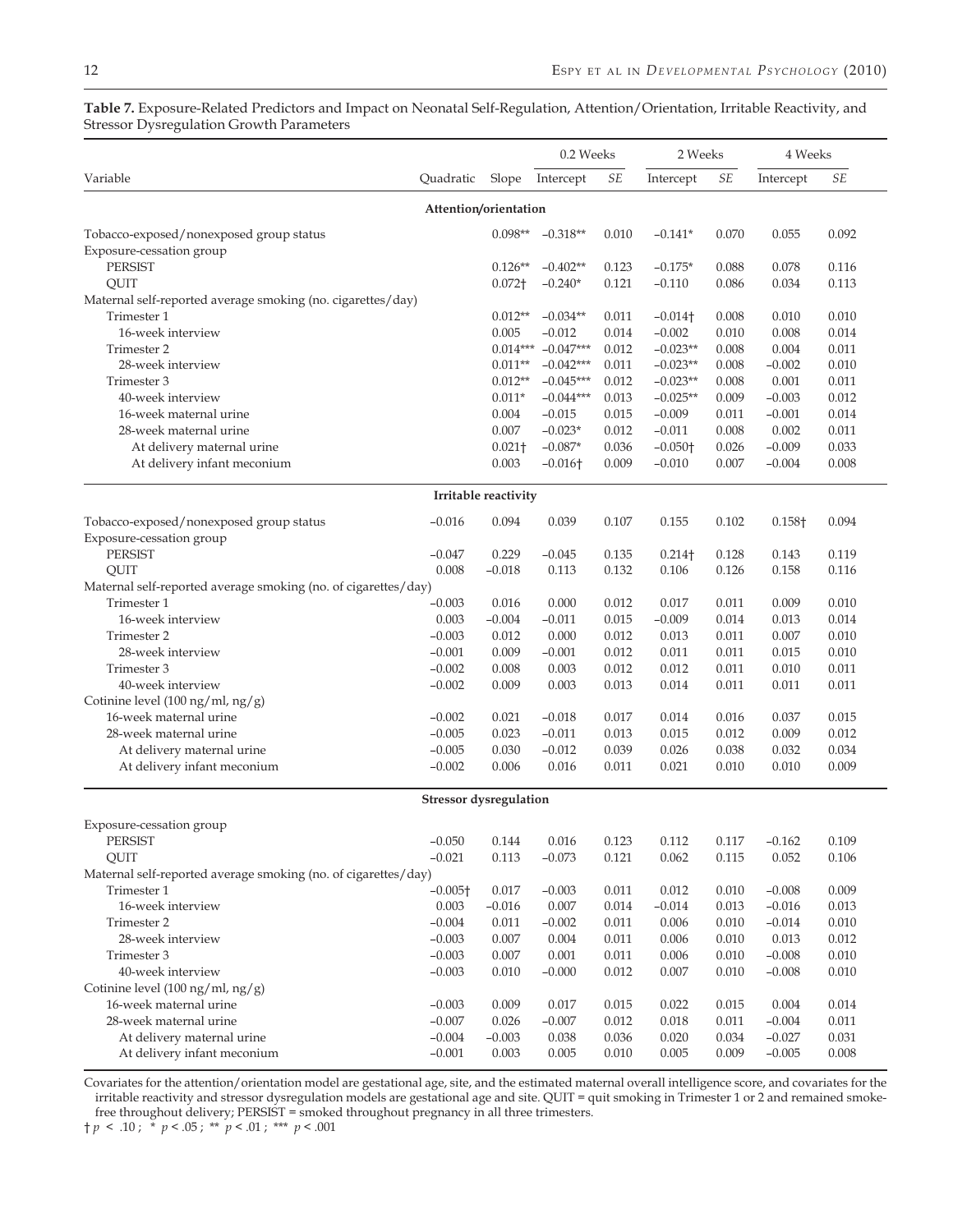#### **Discussion**

The impact of prenatal tobacco exposure on the early development of emergent self-regulatory processes and on physical growth at birth was assessed with a prospective design, indexing exposure through self-report and bioassays collected at several time points during pregnancy. Neonatal self-regulatory behaviors for modulating attention, irritability, and response to stressors were assessed three times in the first month of life and empirically parsed into meaningful constructs, enabling characterization of the dynamic impact of prenatal tobacco exposure on the trajectories of change in light of substantial growth and instability in this very early period (Korner, Kraemer, Reade, Forrest, & Dimiceli, 1987). This finegrained analytic strategy enabled a number of new insights into the effects of exposure on the very early development of self-regulatory behaviors in several domains.

Although the prevalence, amount, and persistence of smoking in pregnant women today differs from that in previous decades, the oft-reported continuous dose–response relation between pregnancy smoking and birth weight was evident here. Heavier and more persistent smoking across pregnancy impacted birth weight and body length deleteriously. Self-reported second- and third-trimester smoking, self-reported smoking at the 28- and 40-week interviews, and cotinine in maternal urine at 16 and 40 weeks, predicted birth-weight decrements. The magnitude of the exposure effect on birth-weight effect was largest for these third-trimester smoking predictors compared with those measured earlier in pregnancy. Maternal urinary cotinine at delivery also was associated with significant body length decrements. Marginal trends were observed for maternal urine cotinine levels at the 16-, 28-, and 40-week interviews. In contrast to these dose–response relations, the lack of exposure group differences in these indices of physical growth at birth is likely a consequence of lower amount of tobacco exposure overall compared with cohorts ascertained in the 1970s and 1980s, the sample selection methods to minimize other influences and exposures, and the greater sensitivity of continuous measures of exposure in comparison with gross grouping. Neither exposure-group-level nor dose–response differences in head circumference were evident, suggesting that the protective, brain-growth-sparing mechanism was not affected by prenatal tobacco exposure, unlike what has been observed in prenatally cocaine exposed neonates (Eyler, Behnke, Conlon, Woods, & Wobie, 1998).

Importantly, the pattern of development of attention skills differed among tobacco-exposed and nonexposed neonates across the first month of life. Consistent with the stated hypotheses, tobacco-exposed neonates showed less orientation and attentive tracking behaviors to auditory and visual stimuli. Interestingly, exposure group differences were not constant over the first month of life. Differences were most evident on the Attention factor scores from the assessment conducted shortly after birth and remained apparent at 2 weeks of age. By 4 weeks of age, however, Attention scores were comparable between the two groups, contrary to prediction. This average trajectory is consistent with a general pattern of developmental catch-up, where the initial reduced level of performance in tobacco-exposed neonates was accompanied by a more rapid rate of development, resulting in comparable skills at the end of the observation period. Furthermore, attention skills scores were lower shortly after birth in

tobacco-exposed neonates whose mothers smoked more and more persistently across pregnancy compared with those who quit smoking during or before the second trimester. Of note too is the relatively modest change in Attention skills in nonexposed neonates relative to the fairly steep rate of change for tobacco-exposed neonates, which again was greater in those who smoked more and more persistently in pregnancy.

Clearly, early in the neonatal period, attention skills differed in tobacco-exposed neonates relative to their nonexposed peers. What is unclear is whether this difference reflects an effect of withdrawal or is a unique exposure-related developmental vulnerability in this period of rapid change. The differences in attention observed shortly after birth are consistent with withdrawal effects, reflecting the residual rebound impact of cessation of nicotine exposure that occurs as a consequence of birth. This interpretation is consistent with earlier findings where exposure also was measured with self-report (e.g., Fried et al., 1987; S. W. Jacobson, 1984; G. A. Richardson et al., 1989; Saxton, 1978; Streissguth, Sampson, Barr, Bookstein, & Carmichael, 1994). These findings are also consistent with those from a more recent study that included bioassays of exposure and was specifically designed to examine withdrawal in the first days of life (Godding et al., 2004). The dose–response relation observed in the present between selfreported maternal smoking in the third trimester and at the delivery interview, as well as cotinine levels in maternal urine at delivery and in neonatal meconium, and the level of attention behavior observed shortly after birth support the withdrawal interpretation.

Withdrawal effects from progressive nicotine clearing also might contribute to the substantive differences observed in Attention scores that persisted at 2 weeks of age. The difference in Attention scores between tobacco-exposed and nonexposed neonates was substantially smaller (about half in magnitude) at 2 weeks of age compared with shortly after birth. Self-reported smoking in the third trimester and at the 40-week interview, as well as cotinine levels in maternal urine at delivery, predicted the differences of Attention scores between tobaccoexposed and nonexposed infants at 2 weeks of age. However, cotinine levels in neonatal meconium were not related to attention behaviors at 2 weeks of age, which would have been expected if the exposure group differences were due to receding withdrawal effects.

Typically, 2 weeks of age is considered beyond the window when acute withdrawal effects are observed (Stroud, Paster, Papandonatos, et al., 2009). Unlike Godding et al. (2004), women in the present sample reported smoking substantially fewer cigarettes per day. The decreased number of cigarettes per day across pregnancy results in a much lower dose of nicotine to be cleared after birth and thereby might decrease the likelihood and severity of withdrawal effects shortly after birth and certainly 2 weeks later. In the present study, neonates whose mothers quit smoking during pregnancy showed poorer attention and orientation skills shortly after birth compared with those who were nonexposed, which also is not consistent with withdrawal effects. Furthermore, the amount of smoking reported in the first and second trimesters, as well as in the week prior to the 28-week interview, predicted attention skills at 2 weeks of age, earlier in pregnancy than would be a consequence of nicotine clearing. However, the general consistency is that smoking across pregnancy, and the resultant substantive correlations between smoking indicators mea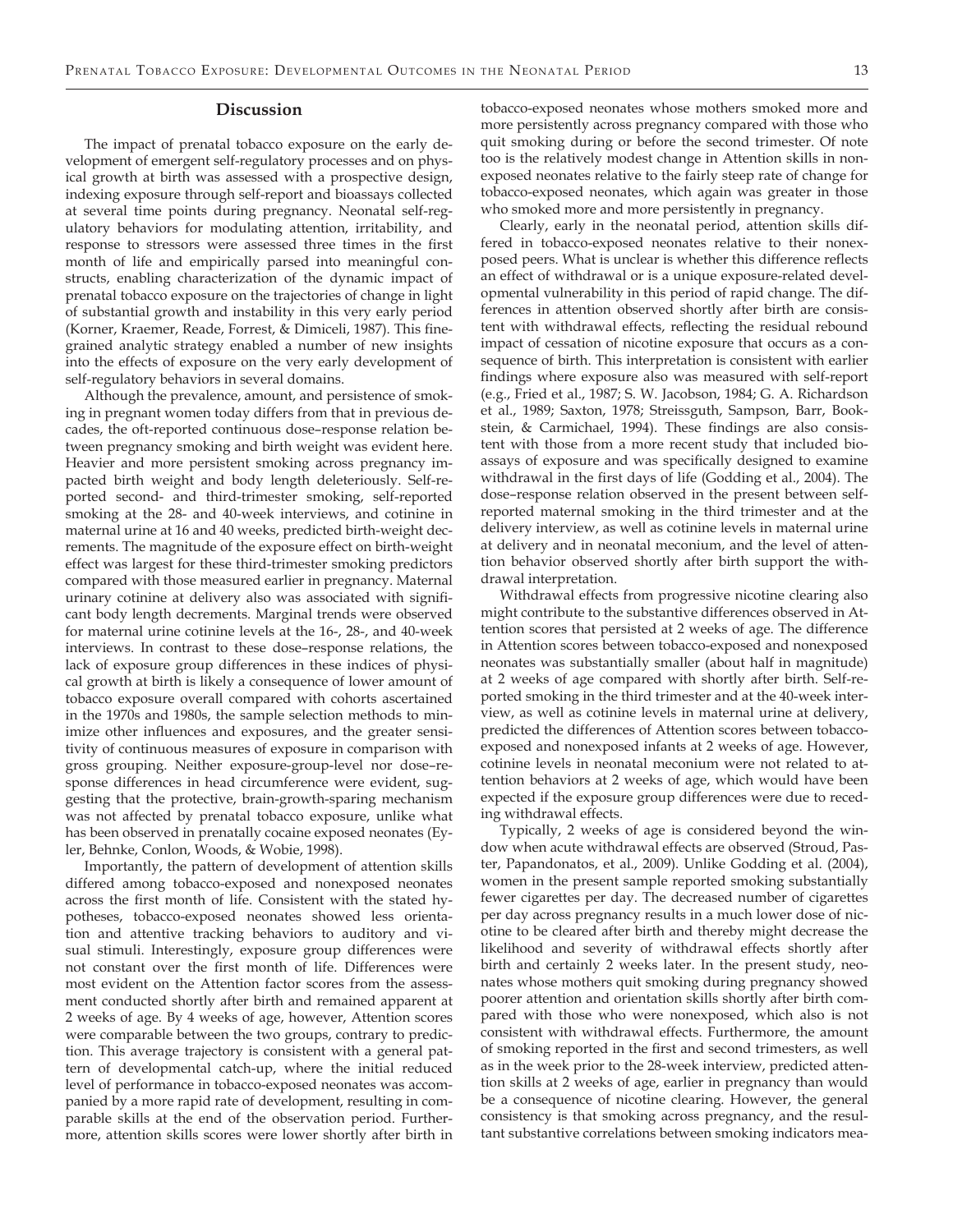sured at different points during pregnancy, makes it difficult to attribute independent effects on neurobehavior at each age. The observed differences in attention early in the neonatal period, however, also are not likely to be due to secondhand tobacco exposure, as secondhand smoke exposure was low in the neonatal period, confirmed by the low cotinine levels in neonate urine and the much smaller relation to prenatal smoking amounts of our present study.

Although exposure-group-related differences in attention were expected at 4 weeks of age, the average trajectories did not differ between exposure groups at the end of the neonatal period. Neither self-reported smoking nor cotinine levels measured in biospecimens were related to exposure group differences in Attention scores at 4 weeks of age, consistent with results obtained by Yolton et al. (2009). The pattern of skill growth for tobacco-exposed neonates was consistent with initial deficits followed by subsequent "recovery," where at 4 weeks of age, all neonates showed comparable attention skills. In this period of rapid developmental growth in attention skills for all neonates, tobacco-exposed neonates show early deficits, as well as faster growth rates, both of which were related to the degree of exposure. The longitudinal design used here disentangled the age-specific exposure effects in the context of the developmental trajectory of skill development.

Also contrary to hypothesis, exposure-group-level (tobacco exposed vs. nonexposed) differences in the Irritable Reactivity factor scores shortly after birth were not significant; nor were there exposure group effects on linear or quadratic growth rates. These findings contrast with those from other studies that used both self-report (Fried & Makin, 1987; S. W. Jacobson, 1984; Nugent, Lester, Greene, & Wieczorek-Deering, 1996; Picone et al., 1982; Schuetze & Eiden, 2007) and bioassays (Godding et al., 2004; Law et al., 2003; Mansi et al., 2007; Stroud, Paster, Goodwin, et al., 2009) to index prenatal tobacco exposure. What is of interest here is the impact on the developmental pattern, where the consistent exposure-related differences in Irritable Reactivity scores between groups were visually evident at each age and persistent across the neonatal period. The magnitude of the estimated difference in irritable reactivity between tobacco-exposed and nonexposed neonates was progressively greater across time points, where at 4 weeks, exposure groups differed marginally. A second look at the individual trajectories of Irritable Reactivity scores across age suggested a high degree of between-subjects variability in exposure-related impacts on Irritable Reactivity scores that is superimposed upon a general neonatal increase in irritable reactivity across the neonatal period. Person-centered methods (e.g., Espy, Fang, Charak, Minich & Taylor, 2009) might be applied fruitfully to identify specific groups of neonates with discrepant neonatal developmental patterns related to exposure. Birth is a stressful, energy-demanding event from which newborns recover through initial high levels of sleep and low irritability (Korner, 1996; Korner, Brown, Reade, & Stevenson, 1988). Because the Irritable Reactivity factor is composed of items that score irritable reactivity to daily living activities to handling, physical maneuvers, auditory and visual stimulation—exposure-related irritability would be expected to be observed routinely and persistently, at least for a subset who are most vulnerable. Given the importance of irritability to solicit caregiving, these early, subtle differences perhaps set the stage for the ensuing deviations in maternal–infant behavior that have been observed (Schuetze & Eiden, 2006, 2007) and

may be an early precursor to later deviations in emotional dysregulatory behavior (Brook et al., 2000; Wakschlag, Leventhal, Pine, Pickett, & Carter, 2006).

Although the self-reported average first-trimester smoking was related marginally to a decrease in the rate of deceleration in Stressor Dysregulation factor scores, none of the other exposure variables—self-report or biospecimen data—predicted differences in the rates of change in, or in the age-specific level of, the dysregulation response to midlevel stressors. Dysregulation behaviors in response to a relatively acute, substantial stressor might be more resilient to the deleterious impact of prenatal tobacco exposure, given their deeply rooted, evolution-selected, adaptive role in signaling immediate discomfort and distress. It is important to note, however, that the Irritable Reactivity and Stress Dysregulation factor scores were related substantively and, thus, teasing apart the isolated impact of exposure on these two dimensions is not a simple endeavor. Because tobacco-exposed neonates showed more irritability in response to routine handling as shown by the Irritable Reactivity factor score difference, the introduction of a stressful stimulus (e.g., cold disc) might not have provoked as much of an increase in negative emotionality as a result of natural constraints in the neonatal behavioral repertoire, somewhat akin to a ceiling effect. Including stress biomarkers, such as cortisol or heart-rate measurements, might reveal latent physiologic differences that could help disentangle these two dimensions, as these methods have been successful in revealed exposurerelated differences (e.g., Franco, Chabanski, Szilwowski, Dramaix, & Kahn, 2000; Schuetze & Eiden, 2006).

Sampling methods of this study deserve particular comment, particularly in light of the decadal changes in smoking behavior, as a contributor to the obtained pattern of findings. First, women were recruited prospectively in the first trimester, and thus it was impossible to balance selection on persistence of smoking throughout pregnancy. Second, our goal was to minimize extraneous influences other than smoking; thus, nonsmoking women were selected specifically to be more comparable demographically to those who smoked, which certainly resulted in exposure groups that were more similar (although not completely so) than is typically found in community-based samples. Consistent with minimizing extraneous influences and with our interests in the neurobiologic effects of nicotine on the nervous system, our goal was to minimize the impact of other exposures, and thus women who reported illegal drug use at screening or at interview or who tested positive in biospecimens, as well as those with known heavy alcohol use, were not included in the report here. The benefit of this sampling design is its highlighting of the prenatal tobacco exposure effects among the background of risks. The downside, however, is that there were fewer heavier and more persistent smokers in the present study, as higher alcohol and other drug use is substantially more common in women who smoke heavily during pregnancy. These sampling differences must be evaluated carefully in interpreting the pattern of findings across studies.

One strength of this effort is the longitudinal design that permitted characterization of the impact of prenatal tobacco exposure on the development of regulatory skills across the first month of life. These findings serve to link those from other cross-sectional studies that have focused on withdrawal effects, regulatory behavior shortly after birth, and the longerterm, residual impacts of later exposure at the end of neonatal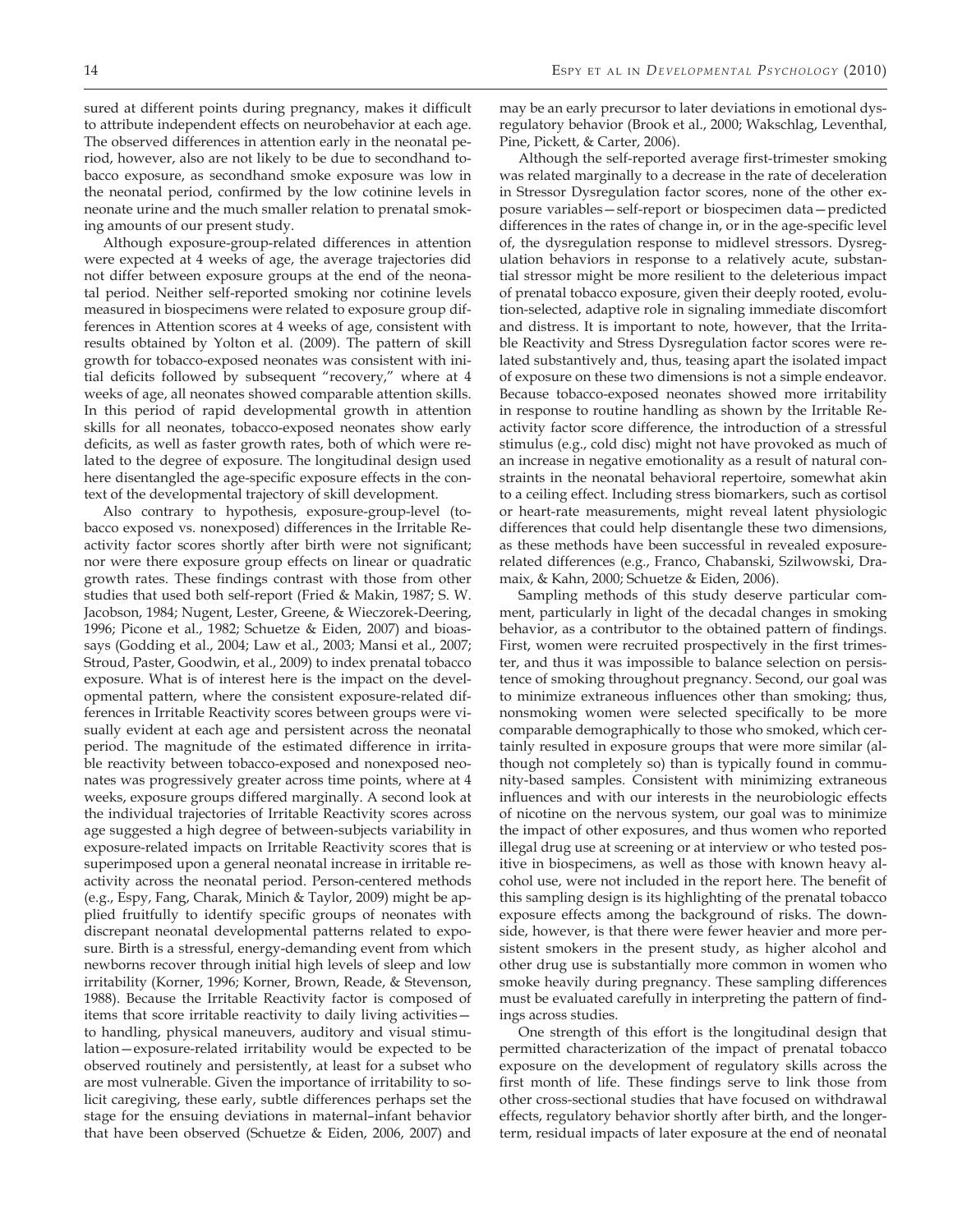period. The longitudinal measurement and growth modeling strategy takes advantage of the increased reliability of change to describe developmental processes and deviations (Rogosa & Willett, 1985). The average trajectory was consistent with a catch-up pattern for attention skills, consistent with self-righting resilience in development, at least in this sample with relatively low amounts of smoking and less confounding by other exposures. The observed trajectory, however, is simply a mathematical average, and is superimposed on substantial individual variation. Of course, the effects observed here in the neonatal period are only the first step in establishing the dynamic impact of prenatal tobacco exposure on the developing nervous system that supports regulatory processes within the broader context of parenting and the social environment that also interactively shapes development as it unfolds. Whether the initial developmental patterns observed in the neonatal period are related to disturbances in later attention and emotion regulation behaviors is an important future question, as these more basic neonatal skills are integrated into the increasingly complex behavior repertoire of the developing infant and child that are expressed dynamically in varying social contexts.

#### **References**

- Azam, L., Chen, Y., & Leslie, F. M. (2007). Developmental regulation of nicotinic acetylcholine receptors within midbrain dopamine neurons. *Neuroscience, 144,* 1347–1360.
- Baghurst, P. A., Tong, S. L., Woodward, A., & McMichael, A. J. (1992). Effects of maternal smoking upon neuropsychological development in early childhood: Importance of taking account of social and environmental factors. *Paediatric and Perinatal Epidemiology, 6,* 403–415.
- Bard, K. A., Coles, C. D., Platzman, K. A., & Lynch, M. E. (2000). The effects of prenatal drug exposure, term status, and caregiving on arousal and arousal modulation in 8-week-old infants. *Developmental Psychobiology, 36,* 194–212.
- Bennett, D. S., Mohamed, F. B., Carmody, D. P., Bendersky, M., Patel, S., Khorrami, M., & Lewis, M. (2009). Response inhibition among early adolescents prenatally exposed to tobacco: An fMRI study. *Neurotoxicology and Teratology, 31,* 283–290.
- Brook, J., Brook, D., & Whiteman, M. (2000). The influence of maternal smoking during pregnancy on the toddler's negativity. *Archives of Pediatric and Adolescent Medicine, 154,* 381–385.
- Centers for Disease Control. (2008, August). *Alcohol terms.*  Retrieved from http://www.cdc.gov/alcohol/terms. htm#excessive
- Chen, H., Parker, S. L., Matta, S. G., & Sharp, B. M. (2005). Gestational nicotine exposure reduces nicotinic cholinergic receptor (nAChR) expression in dopaminergic brain regions of adolescent rats. *European Journal of Neuroscience, 22,* 380–388.
- Conners, C. K., Erhardt, D., & Sparrow, E. P. (1998). *CAARS—Selfreport: Short Version (CAARS—S:S*). North Tonawanda, NY: Multi- Health Systems.
- Conter, V., Cortinovis, L., Rogari, P., & Riva, L. (1995). Weight growth in infants born to mothers who smoked during pregnancy. *British Medical Journal, 310,* 768–776.
- Day, N., Cornelius, M., Goldschmidt, L., Richardson, G., Robles, N., & Taylor, P. (1992). The effects of prenatal tobacco and marijuana use on offspring growth from birth through 3 years of age. *Neurotoxicology and Teratology, 14,* 407–414.
- Day, N. L., Richardson, G. A., Goldschmidt, L., & Cornelius, M. D. (2000). Effects of prenatal tobacco exposure on preschoolers' behavior. *Journal of Developmental and Behavioral Pediatrics, 21,*  180–188.
- Derogatis, L. R. (1975). *Brief Symptom Inventory.* Baltimore, MD: Clinical Psychometric Research.
- D'Onofrio, B., Van Hulle, C., Waldman, I., Rodgers, J., Rathouz, P., & Lahey, B. (2007). Causal inferences regarding prenatal alcohol exposure and childhood externalizing problems. *Archives of General Psychiatry, 64,* 1296–1304.
- Emde, R. N., & Buchsbaum, H. K. (1989). Toward a psychoanalytic theory of affect: II. Emotional development and signaling in infancy. In S. I. Greenspan & G. H. Pollack (Eds.), *The course of life: Infancy* (pp. 193–227). Madison, CT: International Universities Press.
- England, L. J., Grauman, A., Qian, C., Wilkins, D. G., Schisterman, E. F., Yu, K. F., & Levine, R. J. (2007). Misclassification of maternal smoking status and its effects on an epidemiologic study of pregnancy outcomes. *Nicotine Tobacco Research, 9,* 1005–1013.
- Espy, K. A., Fang, H., Charak, D., Minich, N., & Taylor, H. G. (2009). Growth mixture modeling of academic achievement in children of varying birth weight risk. *Neuropsychology, 23,*  460–474.
- Espy, K. A., Riese, M. L., & Francis, D. J. (1997). Neurobehavior in preterm neonates exposed to cocaine, alcohol, and tobacco. *Infant Behavior and Development, 20,* 297–309.
- Eyler, F. D., & Behnke, M. (1999). Early development of infants exposed to drugs prenatally. *Clinical Perinatology, 26,* 107–150.
- Eyler, F. D., Behnke, M., Conlon, M., Woods, N. S., & Wobie, K. (1998). Birth outcome from a prospective, matched study of prenatal crack/ cocaine use: I. Interactive and dose effects on health and growth. *Pediatrics, 101,* 229–237.
- Franco, P., Chabanski, S., Szilwowski, H., Dramaix, M., & Kahn, A. (2000). Influence of maternal smoking on autonomic nervous system in healthy infants. *Pediatric Research, 47,* 215–220.
- Fried, P. A., & Makin, J. E. (1987). Neonatal behavioural correlates of prenatal exposure to marijuana, cigarettes and alcohol in a low risk population. *Journal of Neurotoxicology and Teratology, 9,* 1–7.
- Fried, P. A., & Watkinson, B. (2001). Differential effects on facets of attention in adolescents prenatally exposed to cigarettes and marihuana. *Journal of Neurotoxicology and Teratology, 23,* 421–430.
- Fried, P. A., Watkinson, B., Dillon, R. F., & Dulberg, C. S. (1987). Neonatal neurological status in a low-risk population after prenatal exposure to cigarettes, marijuana, and alcohol. *Journal of Developmental & Behavioral Pediatrics, 8,* 318–326.
- Fried, P. A., Watkinson, B., & Gray, R. (1992). A follow-up study of attentional behavior in 6-year-old children exposed prenatally to marihuana, cigarettes, and alcohol. *Journal of Neurotoxicology and Teratology, 14,* 299.
- Godding, V., Bonnier, C., Fiasse, L., Michel, M., Longueville, E., Lebecque, P., & Galanti, L. (2004). Does in utero exposure to heavy maternal smoking induce nicotine withdrawal symptoms in neonates? *Pediatric Research, 55,* 645–651.
- Goldman, P. S. (1974). Plasticity of function in the CNS. In D. G. Stein, J. J. Rosen, & N. Butters (Eds.), *Plasticity and recovery of function in the central nervous system* (pp. 149–174). London: Academic Press.
- Gorsuch, R. L. (1983). *Factor analysis.* (2nd ed.). Hillsdale, NJ: Erlbaum.
- Hagino, N., & Lee, J. (1985). Effect of maternal nicotine on the development of sites for [3H]nicotine binding in the fetal brain. *International Journal of Developmental Neuroscience, 3,* 567–571.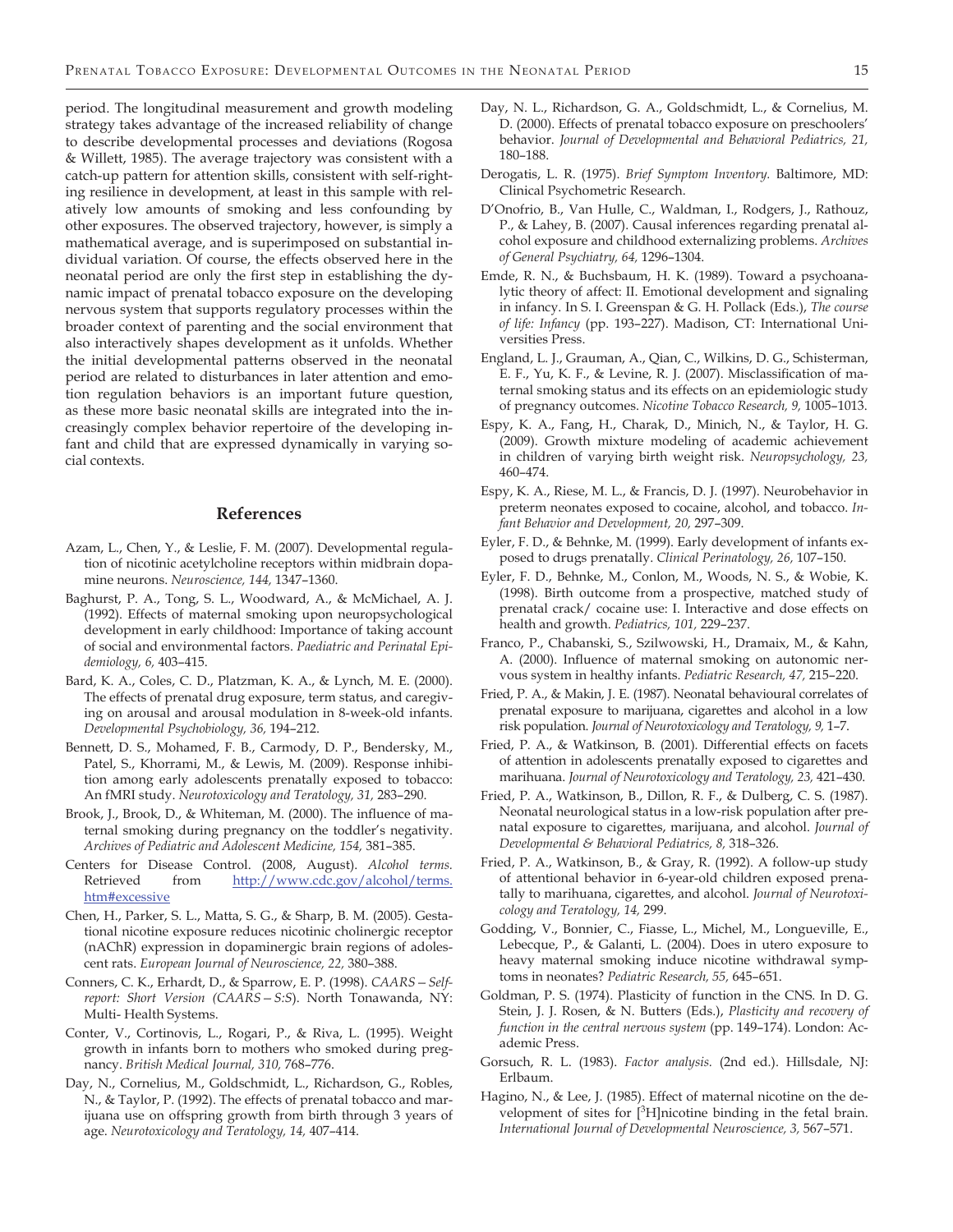- Hardy, J., & Mellits, E. (1972). Does maternal smoking during pregnancy have a long-term effect on the child? *Lancet, 2,*  1332–1336.
- Huizink, A. C., & Mulder, E. J. (2006). Maternal smoking, drinking or cannabis use during pregnancy and neurobehavioral and cognitive functioning in human offspring. *Neuroscience and Biobehavioral Reviews, 30,* 24–41.
- Jacobsen, L., Slotkin, T., Westerveld, M., Mencl, W., & Pugh, K. R. (2006). Visuospatial memory deficits emerging during nicotine withdrawal in adolescents with prenatal exposure to active maternal smoking. *Neuropsychopharmacology, 31,* 1550–1561.
- Jacobson, J. L., & Jacobson, S. W. (1996). Methodological considerations in behavioral toxicology in infants and children. *Developmental Psychology, 32,* 390–403.
- Jacobson, S. W. (1984). Neonatal correlates of prenatal exposure to smoking, caffeine, and alcohol. *Infant Behavior and Development, 7,* 253– 265.
- Johnson, C. H., Vicary, J. R., Heist, C. L., & Corneal, D. A. (2001). Moderate alcohol and tobacco use during pregnancy and child behavior outcomes. *Journal of Primary Prevention, 21,* 367–379.
- Kelmanson, I. A., Erman, L. V., & Litvina, S. V. (2002). Maternal smoking during pregnancy and behavioural characteristics in 2-4-month-old infants. *Klinische Pädiatrie, 214,* 359–364.
- Kopp, C. B. (1982). Antecedents of self-regulation: A developmental perspective. *Developmental Psychology, 18,* 199–214.
- Koren, G. (1993). Cocaine and the human fetus: The concept of teratophilia. *Journal of Neurotoxicology and Teratology, 15,* 301–304; discussion, 311–302.
- Korner, A. F. (1996). Reliable individual differences in preterm infants' excitation management. *Child Development, 67,*  1793–1805.
- Korner, A. F., Brown, B. W., Dimiceli, S., & Forrest, T. (1989). Stable individual differences in developmentally changing preterm infants: A replicated study. *Child Development, 60,*  502–513.
- Korner, A. F., Brown, B. W., Reade, E. P., & Stevenson, D. K. (1988). State behavior of preterm infants as a function of development, individual and sex differences. *Infant Behavior and Development, 11,* 111–124.
- Korner, A. F., Kraemer, H. C., Reade, E. P., Forrest, T., & Dimiceli, S. (1987). A methodological approach to developing an assessment procedure for testing the neurobehavioral maturity of preterm infants. *Child Development, 58,* 1478–1487.
- Kotimaa, A. J., Moilanen, I., Taanila, A., Ebeling, H., Smalley, S. L., & Järvelin, S. R. (2003). Maternal smoking and hyperactivity in 8-year-old children. *Journal of the American Academy of Child and Adolescent Psychiatry, 42,* 826–833.
- Landmesser, L. (1994). Axonal outgrowth and pathfinding. *Progress in Brain Research, 103,* 67–73.
- Law, K., Stroud, L., LaGasse, L., Niaura, R., Liu, J., & Lester, B. (2003). Smoking during pregnancy and newborn neurobehavior. *Pediatrics, 111,* 1318–1323.
- Leech, S. L., Richardson, G. A., Goldschmidt, L., & Day, N. L. (1999). Prenatal substance exposure: Effects on attention and impulsivity of 6-year-olds. *Neurotoxicology and Teratology, 21,*  109–118.
- Levin, E. D., & Slotkin, T. A. (1998). *Developmental neurotoxicity of nicotine.* San Diego: Academic Press.
- Lichtensteiger, W., Hefti, F., Felix, D., Huwyler, T., Melamed, E., & Schlumpf, M. (1982). Stimulation of nigrostriatal dopamine neurones by nicotine. *Neuropharmacology, 21,* 963–968.
- Linnet, K. M., Dalsgaard, S., Obel, C., Wisborg, K., Henriksen, T.

B., Rodriguez, A., & Jarvelin, M. R. (2003). Maternal lifestyle factors in pregnancy risk of attention deficit hyperactivity disorder and associated behaviors: Review of the current evidence. *American Journal of Psychiatry, 160,* 1028–1040.

- Little, R. J. A., & Rubin, D. B. (2002). *Statistical analysis with missing data.* New York: Wiley.
- Mansi, G., Raimondi, F., Pichini, S., Capasso, L., Sarno, M., Zuccaro, P., & Paludetto, R. (2007). Neonatal urinary cotinine correlates with behavioral alterations in newborns prenatally exposed to tobacco smoke. *Pediatric Research, 61,* 257–261.
- Matheny, A. P., Riese, M. L., & Wilson, R. S. (1985). Rudiments of infant temperament: Newborn to 9 months. *Developmental Psychology, 21,* 486–494.
- Maughan, B., Taylor, A., Caspi, A., & Moffitt, T. E. (2004). Prenatal smoking and early childhood conduct problems: Testing genetic and environmental explanations of the association. *Archives of General Psychiatry, 61,* 836–843.
- McFarland, B. J., Seidler, F. J., & Slotkin, T. A. (1991). Inhibition of DNA synthesis in neonatal rat brain regions caused by acute nicotine administration. *Developmental Brain Research, 58,*  223–229.
- Muneoka, K., Ogawa, T., Kamei, K., Muraoka, S., Tomiyoshi, R., Mimura, Y., & Takigawa, M. (1997). Prenatal nicotine exposure affects the development of the central serotonergic system as well as the dopaminergic system in rat offspring: Involvement of route of drug administrations. *Developmental Brain Research, 102,* 117–126.
- Navarro, H. A., Seidler, F. J., Whitmore, W. L., & Slotkin, T. A. (1988). Prenatal exposure to nicotine via maternal infusions: Effects on development of catecholamine systems. *Journal of Pharmacology and Experimental Therapeutics, 244,* 940–944.
- Nigg, J. T., & Breslau, N. (2007). Prenatal smoking exposure, low birth weight, and disruptive behavior disorders. *Journal of the American Academy of Child and Adolescent Psychiatry, 46,*  362–369.
- Nugent, J. K., Lester, B. M., Greene, S. M., & Wieczorek-Deering, D. (1996). The effects of maternal alcohol consumption and cigarette smoking during pregnancy on acoustic cry analysis. *Child Development, 67,* 1806–1815.
- Office of Applied Studies. (2005). *Results from the 2004 National Survey on Drug Use and Health: National findings* (DHHS Publication No. SMA 05–4062, NSDUH Series H-28). Rockville, MD: Substance Abuse and Mental Health Services Administration.
- Picone, T. A., Allen, L. H., Olsen, P. N., & Ferris, M. E. (1982). Pregnancy outcome in North American women: II. Effects of diet, cigarette smoking, stress, and weight gain on placentas, and on neonatal physical and behavioral characteristics. *American Journal of Clinical Nutrition, 36,* 1214–1224.
- Rantakallio, P. (1983). A follow-up study to the age of 14 of children whose mothers smoked during pregnancy. *Acta Paediatrica Scandinavica, 72,* 747–753.
- Richardson, G. A., Day, N. L., & Taylor, P. M. (1989). The effect of prenatal alcohol, marijuana, and tobacco exposure on neonatal behavior. *Infant Behavior and Development, 12,* 199–209.
- Richardson, S. A., & Tizabi, Y. (1994). Hyperactivity in the offspring of nicotine-treated rats: Role of the mesolimbic and nigrostriatal dopaminergic pathways. *Pharmacology, Biochemistry and Behavior, 47,* 331– 337.
- Riese, M. L. (1982). Procedures and norms for assessing behavioral patterns in full-term and stable pre-term neonates. *JSAS Catalog of Selected Documents in Psychology, 12,* 6.
- Riese, M. L. (1983). Assessment of behavioral patterns in neonates. *Infant Behavior and Development, 6,* 241–246.